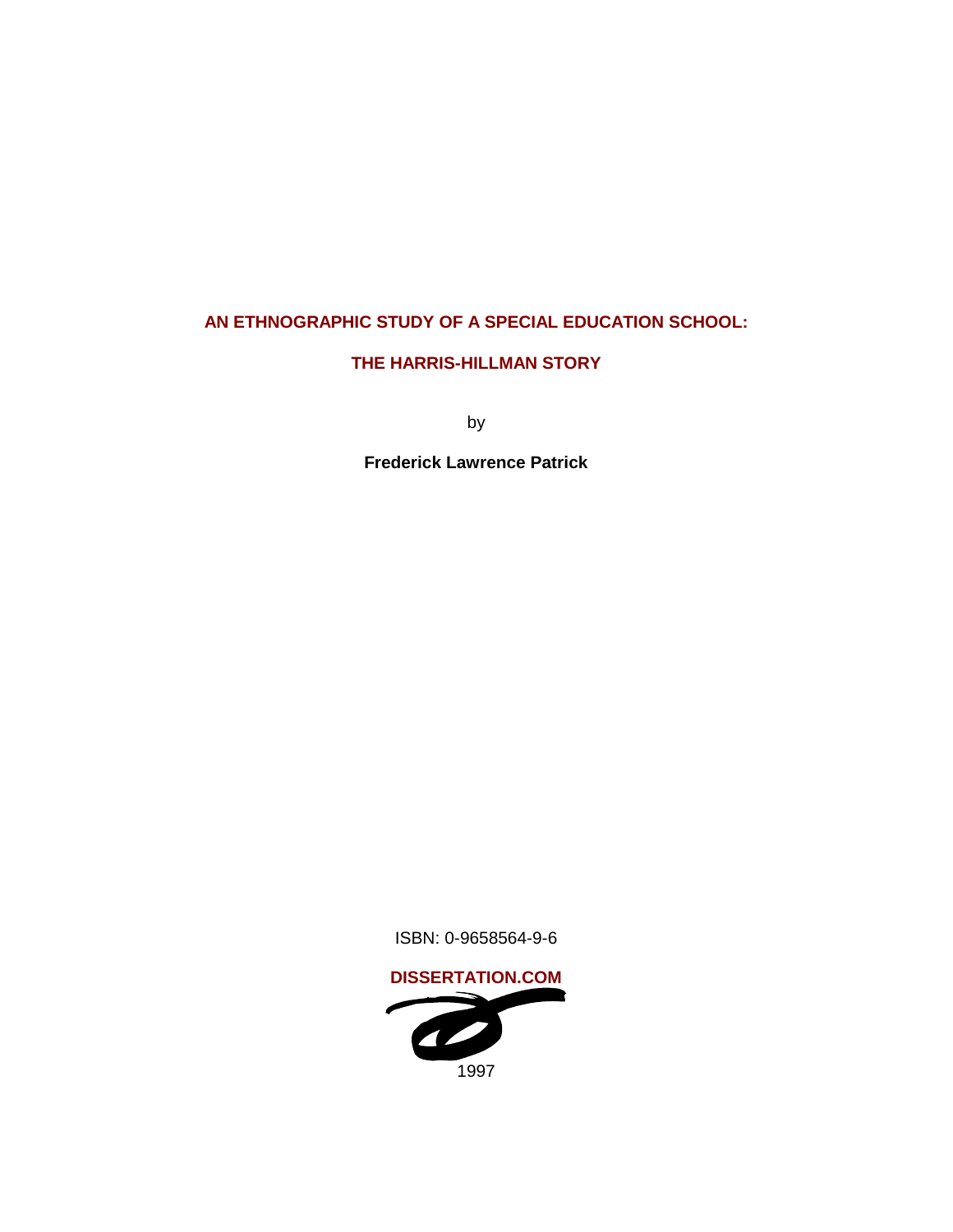# AN ETHNOGRAPHIC STUDY OF A SPECIAL EDUCATION SCHOOL:

THE HARRIS-HILLMAN STORY

by

Frederick Lawrence Patrick

Dissertation

Submitted to the Faculty of

Peabody College of Vanderbilt University

in Partial Fulfillment of the Requirements

for the Degree of

DOCTOR OF EDUCATION

in

Administrative Leadership

Second Reader - Thi Reade: Department Chair

*g*pJJede Dean of Peabody

May 1996

12, 1996

Date

Date  $25$ 

Date

 $5 - 7 - 96$ 

Date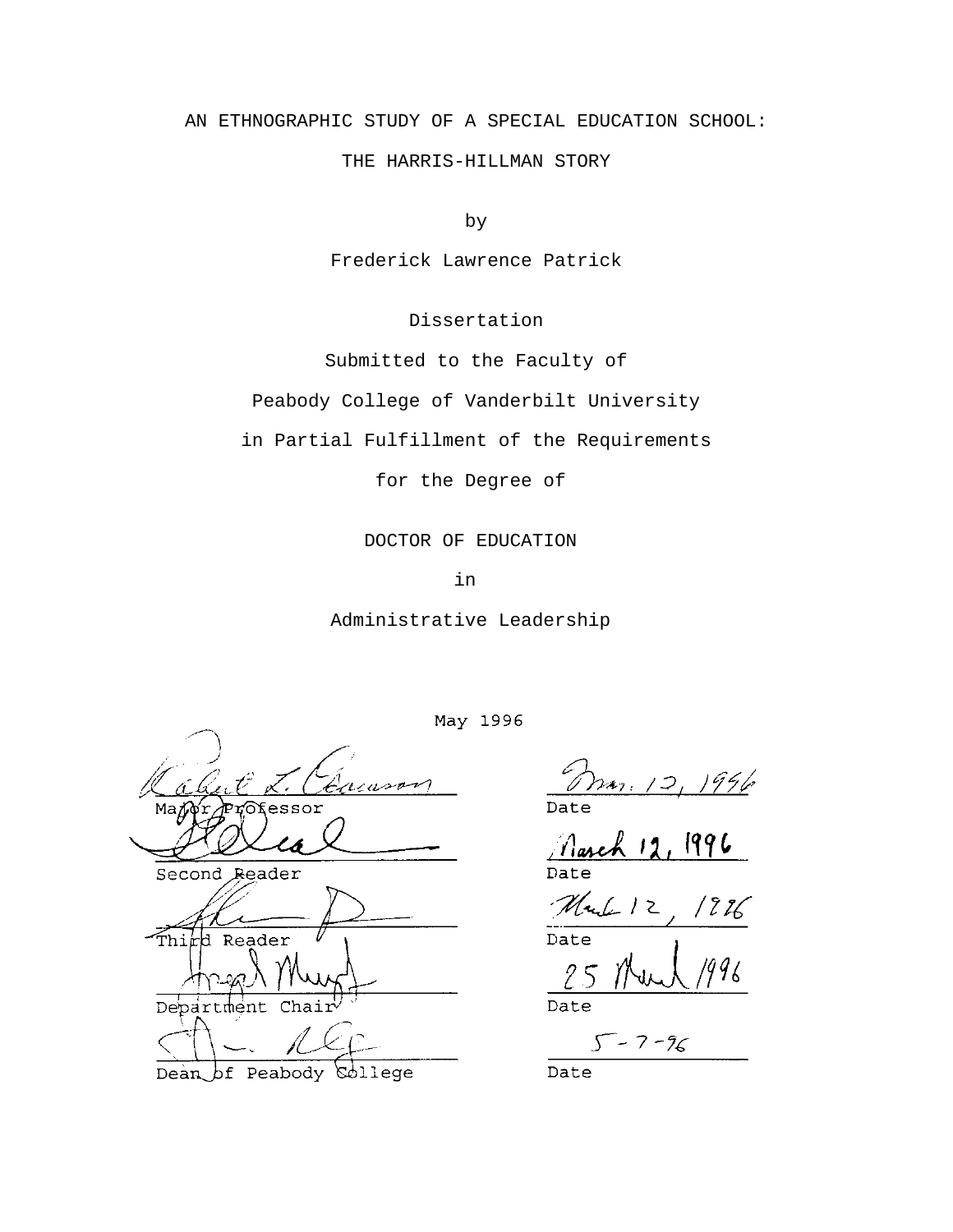Harris-Hillman School Philosophy, circa. 1993

To improve the quality of life for each student through individualized instruction and therapy designed to enhance physical, mental, self-help, social, and communication capabilities.

To develop a greater awareness of and ability to participate in events that surround each student daily. Further, to provide for the monitoring of the health care needs of each student and to extend support to their families.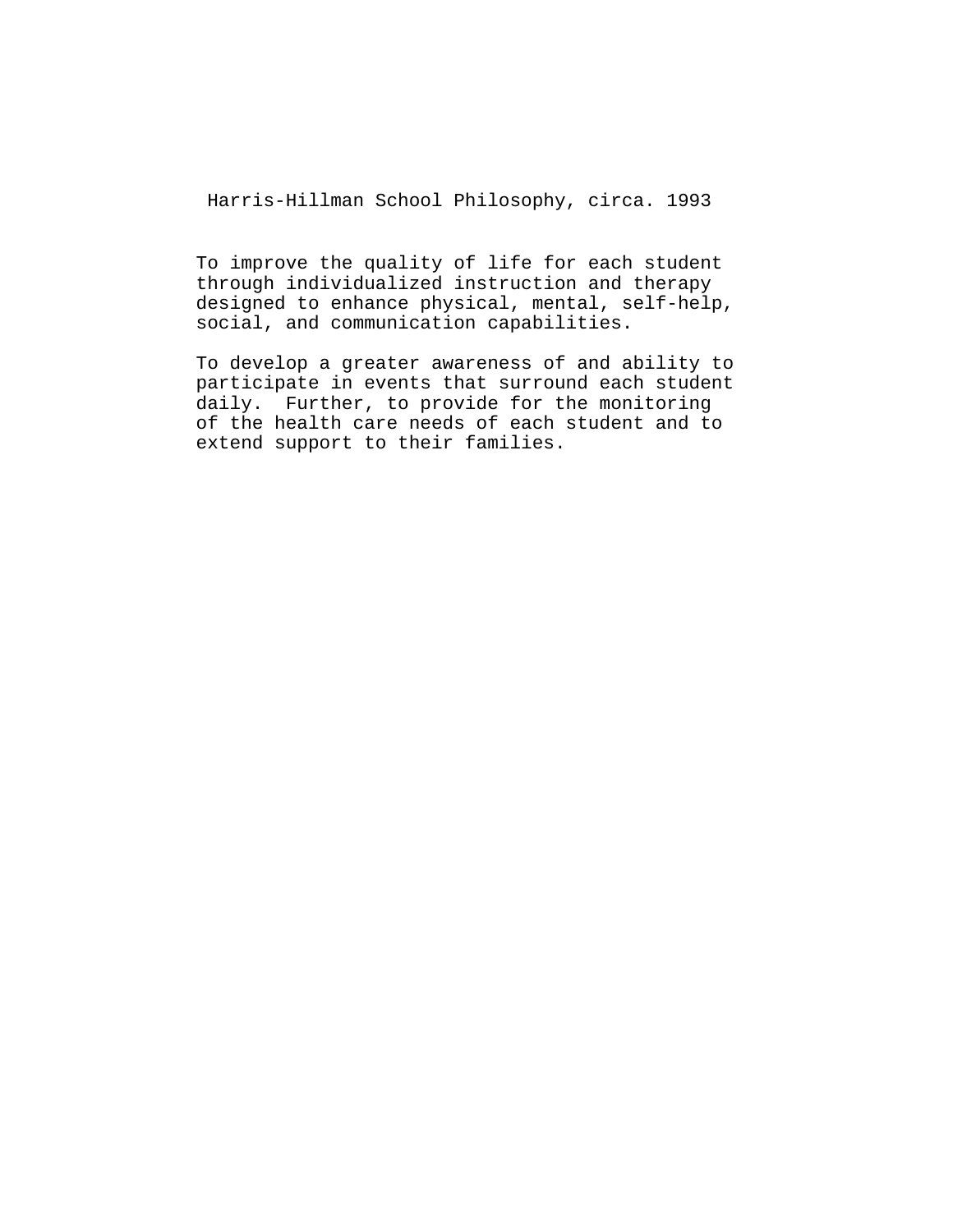#### ACKNOWLEDGMENTS

This study would have been impossible without the cooperation of principal Terry Kopansky and the Harris Hillman staff and faculty, who tolerated having me in their midst during the 1994-95 school year. Similarly, I would have made little headway without the support of the Metro Board of Education and its central office staff; the faculty of the Vanderbilt University departments of medicine, educational leadership, and special education; former Harris Hillman students and staff; parents of present and former Harris Hillman students; and community participants.

I owe an immeasurable debt of gratitude to my family. Maggie, Scott, and Todd have sacrificed much so I might add a new dimension to my professional life. My Peabody College research committee consisting of chair Robert L. Crowson, Terrence E. Deal, and Sherman J. Dorn, good friends Gene and Bella Higdon in Murfreesboro--all encouraged me throughout the research process and this study. Thank you all.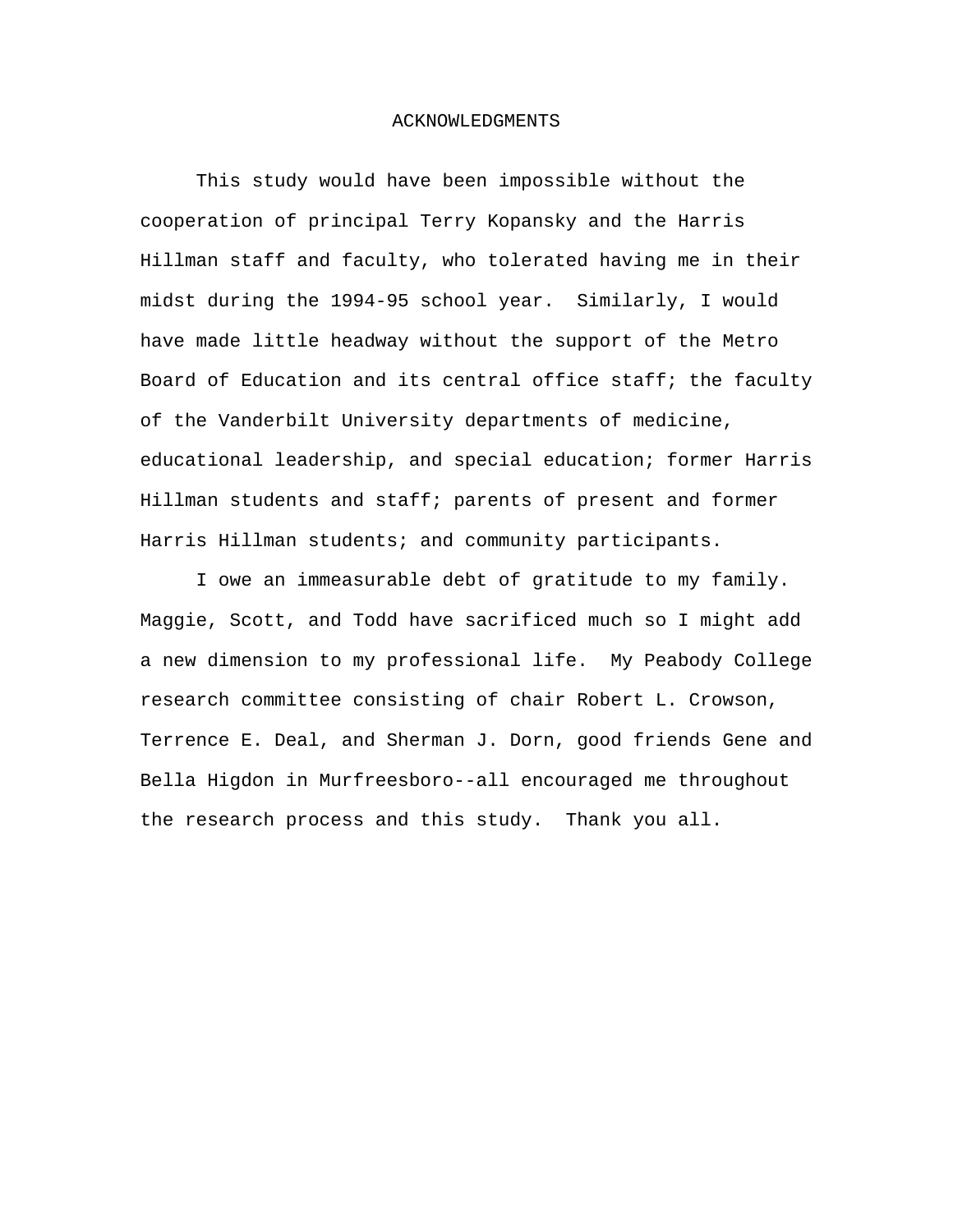# TABLE OF CONTENTS

| Chapter         | Page                                                                                      |                |
|-----------------|-------------------------------------------------------------------------------------------|----------------|
|                 | I. INTRODUCTION                                                                           | $\mathbf{1}$   |
|                 | A. Need For the Study                                                                     | $\mathbf{1}$   |
| В.              | Purpose and Framework of the Study                                                        | $\overline{2}$ |
| $\mathcal{C}$ . | The Problem Investigated                                                                  | 5              |
| D <sub>1</sub>  | The Theoretical Framework                                                                 | 6              |
|                 | E. Organization of Study Chapters                                                         | 7              |
|                 | F. Limitations of the Study                                                               | 9              |
|                 | G. Summary of the Problem<br>11                                                           |                |
|                 | II. REVIEW OF LITERATURE<br>14                                                            |                |
|                 | A. Cultural Studies of Schools<br>14                                                      |                |
|                 | B. Historical Overview<br>17                                                              |                |
| $C_{\infty}$    | The Inclusion Debate<br>20                                                                |                |
|                 | 23<br>D. The Organizational Saga                                                          |                |
|                 | E. Institutional Analyses of Schools<br>28                                                |                |
|                 | F. Criticism of the Literature<br>29                                                      |                |
|                 | 32<br>G. Naturalistic-Narrative Inquiry                                                   |                |
|                 | 33<br>H. Chapter Summary                                                                  |                |
|                 | 36<br>III. METHODOLOGY<br>$\cdot$ $\cdot$ $\cdot$ $\cdot$ $\cdot$ $\cdot$ $\cdot$ $\cdot$ |                |
|                 | 36<br>A. Research Design                                                                  |                |
|                 | B. Criteria for School Ethnographies<br>40                                                |                |
| $\mathsf{C}$ .  | Analysis Techniques<br>42                                                                 |                |
|                 | D. The Collective Tale<br>44                                                              |                |
|                 | E. Study Participants<br>45                                                               |                |
|                 | 48<br>F. Measures and Procedures                                                          |                |
| G <sub>1</sub>  | Method of Presentation<br>50                                                              |                |
|                 | 51<br>H. Chapter Summary                                                                  |                |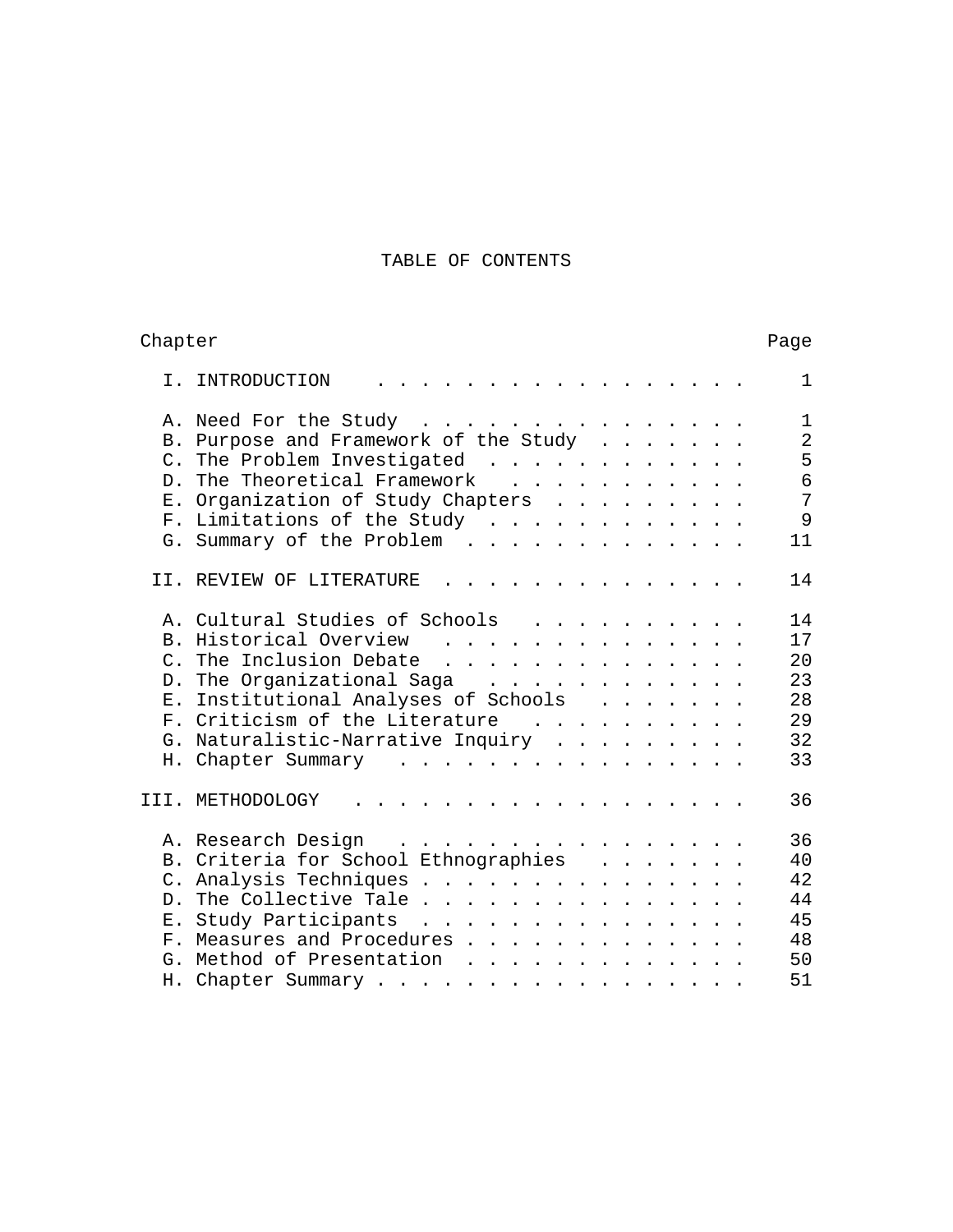TABLE OF CONTENTS (Cont'd)

| Chapter        |                                                                                                                                                                                                                                                                                                                                                                                                                                                                           |     |
|----------------|---------------------------------------------------------------------------------------------------------------------------------------------------------------------------------------------------------------------------------------------------------------------------------------------------------------------------------------------------------------------------------------------------------------------------------------------------------------------------|-----|
|                | IV. STUDY RESULTS                                                                                                                                                                                                                                                                                                                                                                                                                                                         | 52  |
|                |                                                                                                                                                                                                                                                                                                                                                                                                                                                                           | 52  |
| B <sub>1</sub> | The School and Its Environment                                                                                                                                                                                                                                                                                                                                                                                                                                            | 54  |
|                | C. Terry Kopansky, Principal                                                                                                                                                                                                                                                                                                                                                                                                                                              | 55  |
| $D$ .          | Norma Fawbush, Parent and Aide                                                                                                                                                                                                                                                                                                                                                                                                                                            | 72  |
|                | E. Christa West, Teacher                                                                                                                                                                                                                                                                                                                                                                                                                                                  | 83  |
|                | F. Karen Smith, Former Student                                                                                                                                                                                                                                                                                                                                                                                                                                            | 96  |
|                | G. Emmett Gardner, the Community                                                                                                                                                                                                                                                                                                                                                                                                                                          | 108 |
|                | H. Chapter Summary                                                                                                                                                                                                                                                                                                                                                                                                                                                        | 121 |
|                | V. DISCUSSION                                                                                                                                                                                                                                                                                                                                                                                                                                                             | 123 |
|                | A. Overview<br>$\mathbf{1} \qquad \mathbf{1} \qquad \mathbf{1} \qquad \mathbf{1} \qquad \mathbf{1} \qquad \mathbf{1} \qquad \mathbf{1} \qquad \mathbf{1} \qquad \mathbf{1} \qquad \mathbf{1} \qquad \mathbf{1} \qquad \mathbf{1} \qquad \mathbf{1} \qquad \mathbf{1} \qquad \mathbf{1} \qquad \mathbf{1} \qquad \mathbf{1} \qquad \mathbf{1} \qquad \mathbf{1} \qquad \mathbf{1} \qquad \mathbf{1} \qquad \mathbf{1} \qquad \mathbf{1} \qquad \mathbf{1} \qquad \mathbf{$ | 123 |
|                | B. School Culture at HHS                                                                                                                                                                                                                                                                                                                                                                                                                                                  | 124 |
|                | C. The Environmental Elements                                                                                                                                                                                                                                                                                                                                                                                                                                             | 131 |
| $D$ .          | Legitimacy and Community                                                                                                                                                                                                                                                                                                                                                                                                                                                  | 138 |
|                | E. Chapter Summary                                                                                                                                                                                                                                                                                                                                                                                                                                                        | 142 |
|                | VI. CONCLUSIONS .                                                                                                                                                                                                                                                                                                                                                                                                                                                         | 145 |
|                | A. Overview<br>and the company of the company of the company of the company of the company of the company of the company of the company of the company of the company of the company of the company of the company of the company of the comp                                                                                                                                                                                                                             | 145 |
|                | B. Understanding of School Organizations                                                                                                                                                                                                                                                                                                                                                                                                                                  | 147 |
|                | C. Operating Successful Schools                                                                                                                                                                                                                                                                                                                                                                                                                                           | 153 |
|                | D. Chapter Summary                                                                                                                                                                                                                                                                                                                                                                                                                                                        | 155 |
|                | REFERENCES<br>the contract of the contract of the contract of the contract of the contract of the contract of the contract of the contract of the contract of the contract of the contract of the contract of the contract of the contract o                                                                                                                                                                                                                              | 159 |
|                | APPENDIXES                                                                                                                                                                                                                                                                                                                                                                                                                                                                | 172 |
|                | A. Definition of Terms                                                                                                                                                                                                                                                                                                                                                                                                                                                    | 172 |
|                | B. Letter to HHS Inclusion Committee From                                                                                                                                                                                                                                                                                                                                                                                                                                 |     |
|                | the Metro Special Education Director                                                                                                                                                                                                                                                                                                                                                                                                                                      | 181 |
|                | C. Metro Position Paper on Inclusion<br>$\mathbf{1}^{\prime}$ , $\mathbf{1}^{\prime}$ , $\mathbf{1}^{\prime}$ , $\mathbf{1}^{\prime}$                                                                                                                                                                                                                                                                                                                                     | 182 |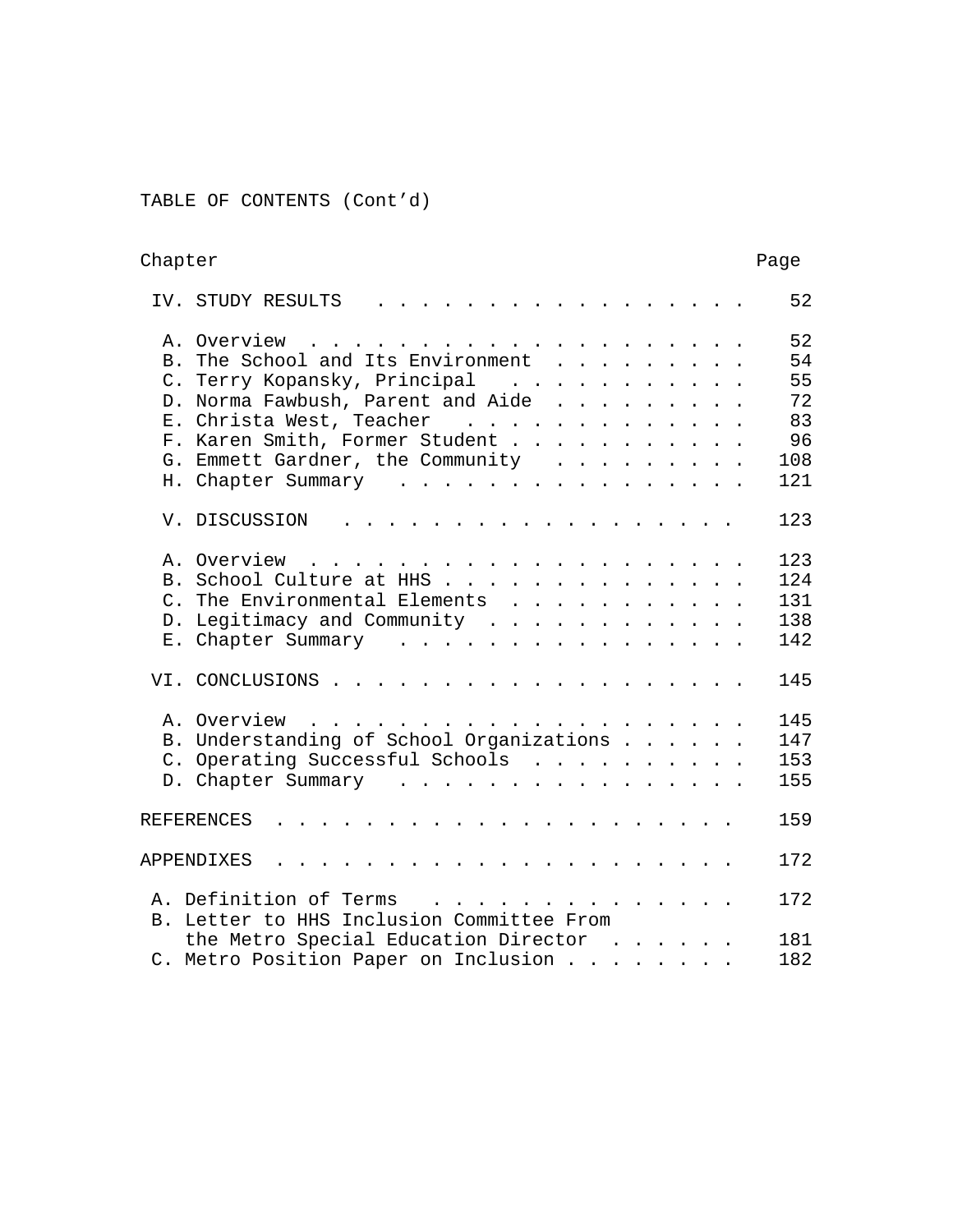# AN ETHNOGRAPHIC STUDY OF A SPECIAL EDUCATION SCHOOL: THE HARRIS-HILLMAN STORY by Frederick Lawrence Patrick, Ed.D. Peabody College of Vanderbilt University May 1996

Major Area: Administrative Mumber of Words 250 Leadership

The purpose of this study was to describe, using the tools of ethnography and qualitative research, selected events in the history of a public special education school and its school culture. The year of the study, 1994-1995, the school served 125 students with cerebral palsy and other disabilities affecting some or all of their physical, sensory, and cognitive abilities.

Study participants included faculty and staff, former students, parents, school administrators, and others identified with the school and in the Nashville community during the 1994-1995 school year. In-depth interviews with study participants, on-site observations, semi-structured interviews with informants, document, and archival research were used to create five collective tales based on stories of those who knew the school best between 1975 and 1995.

This is a story of one special education school's founding, success, and survival. In recent years, the local school system closed 5 of 7 special education schools, its own K-12 school enrollment decline, and rumors it too would soon close. The story presents a saga of success and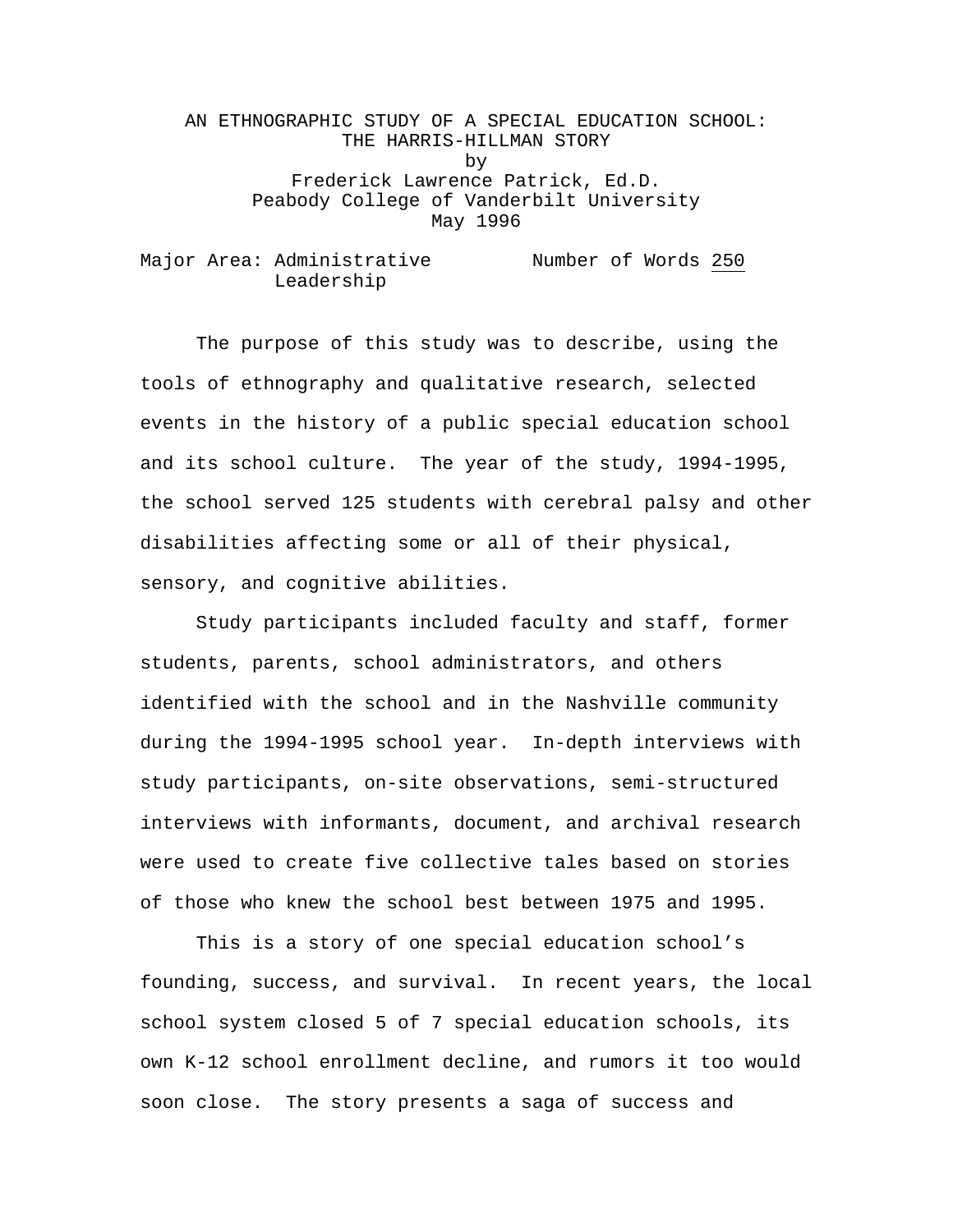survival as the school faced a new social construction of schooling called the "inclusive schools movement."

By applying institutional theory to the study of organizations, this study offers an explanation of how one special education school survived the inclusion movement by adapting to societal demands by maintaining certain environmental elements considered important to school survival. This study provides a number of stories which serve as evidence of how the continuum of services for students with disabilities continues to work as inclusion efforts in some public schools often go awry.

This study investigated (1) events beginning with the school's founding in 1975, (2) school success and survival using institutional theory and organizational analysis, and (3) the school as a model day school in special education's continuum or Cascade of Services. At the time of this study, the inclusive schools movement was believed to be responsible for declining enrollments at Harris-Hillman, increasing numbers of students with disabilities being placed in other public and private schools, and rumors the school would soon be closed.

Study results offer a collection of stories from one educational setting over two decades. Discussion of these stories is followed by study conclusions that provide support for special education schools and a continuum of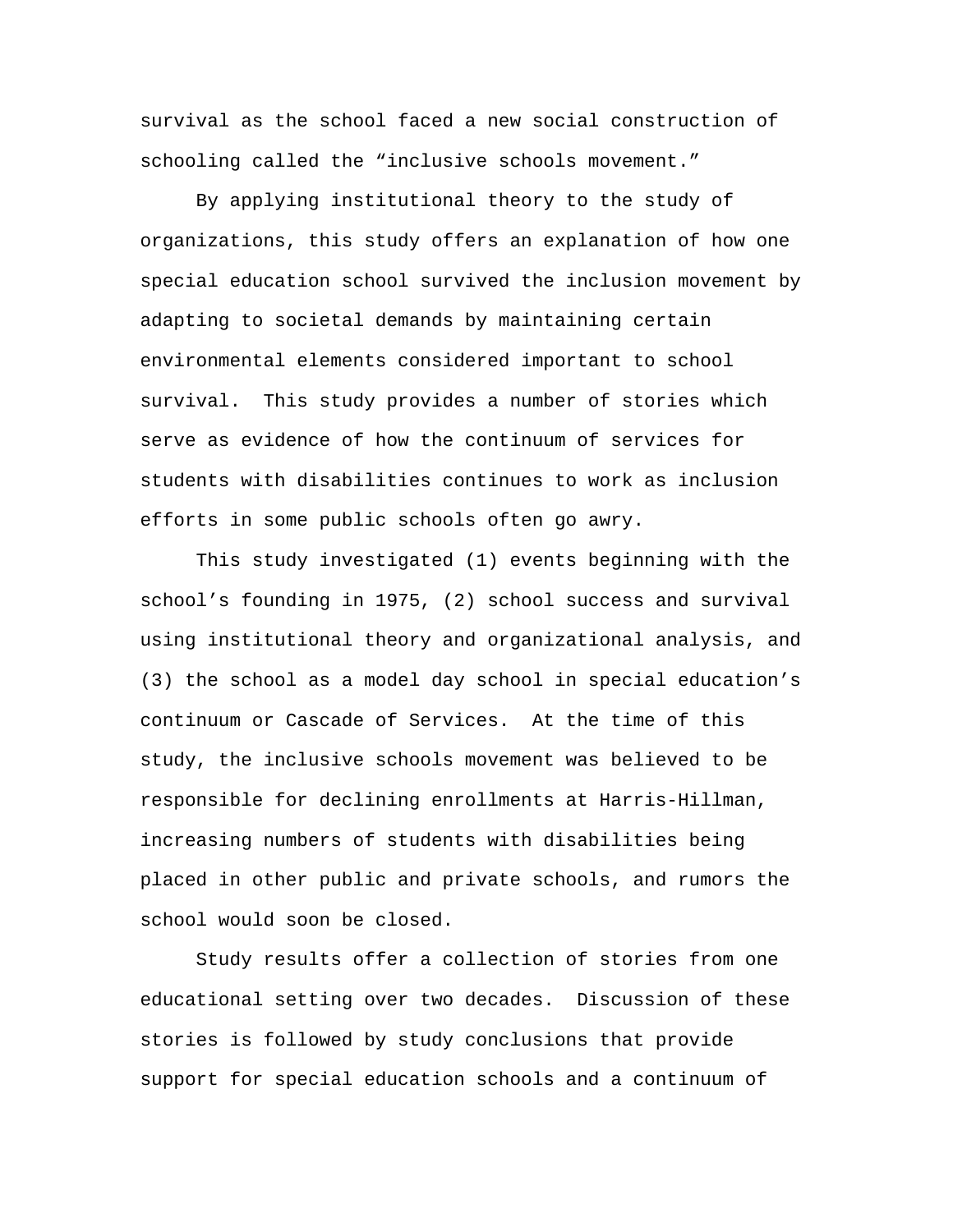service and placement options for students, in need of special settings with appropriate curricular content and instruction. It is a unique story of a special education school and its history over 20 years between 1975 and 1995.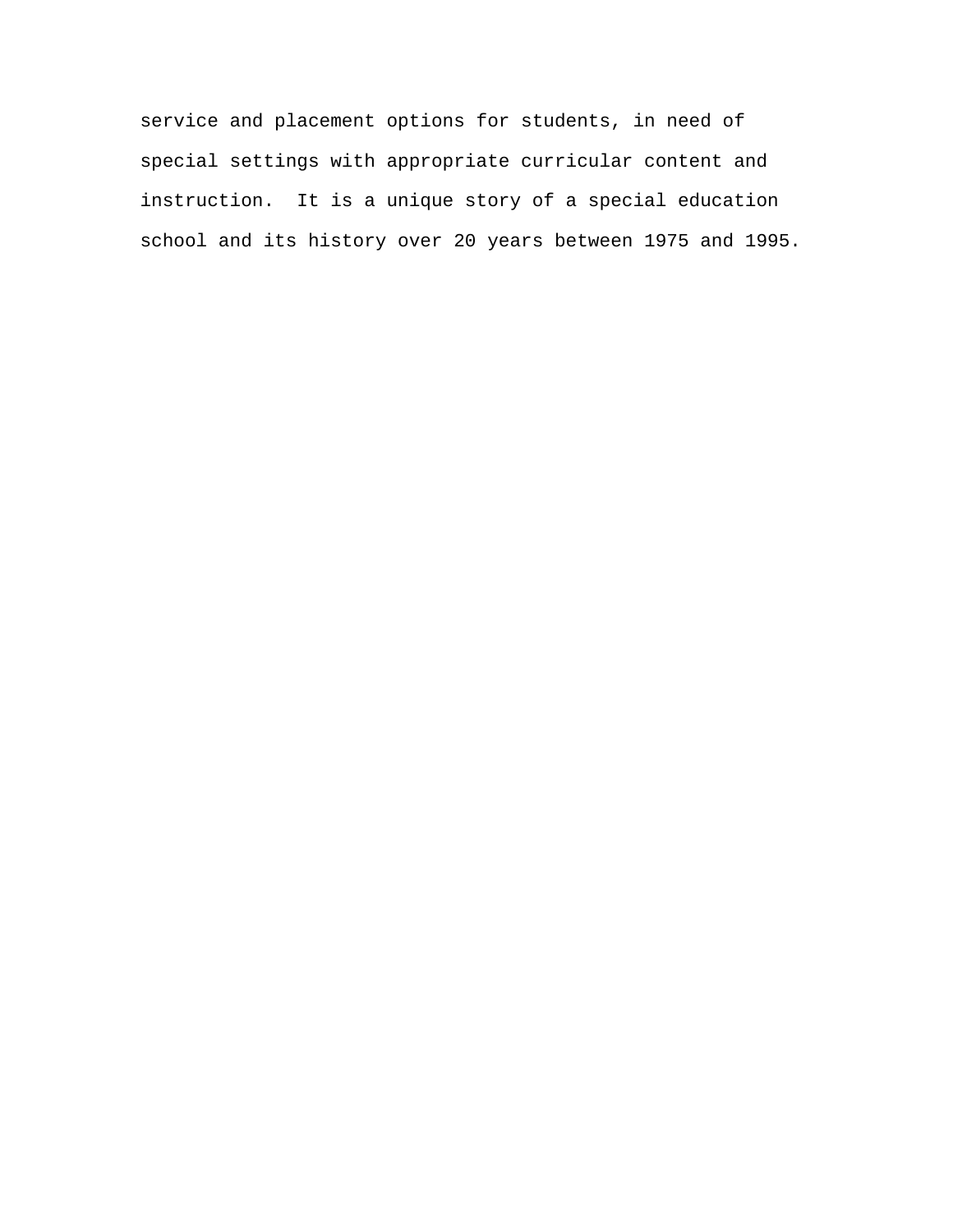# CHAPTER I

## INTRODUCTION

A final way of judging institutional goodness for students is to observe the regard and treatment of the weakest members. (Lawrence-Lightfoot, The Good High School, 1983, p. 349)

# Need For the Study

This study contributes to a growing, but still meager, literature on the real life stories of schools (Boyer, 1983; Goodlad, 1984; Grant, 1988; Jackson, 1990; Lawrence-Lightfoot, 1983; Peshkin, 1986, 1991) and, particularly, our knowledge of special education schools. I wanted to know the many faces of Harris-Hillman Special Education School, both inside and outside its organizational boundaries.

Harris-Hillman School (HHS) is one of two special education schools, out of the 122 public schools, in the Metropolitan Public Schools of Nashville-Davidson County, Tennessee (henceforth, Metro Schools). In the last decade, Metro Schools closed five of its special education schools and only HHS and Murrell School remained open in late 1995.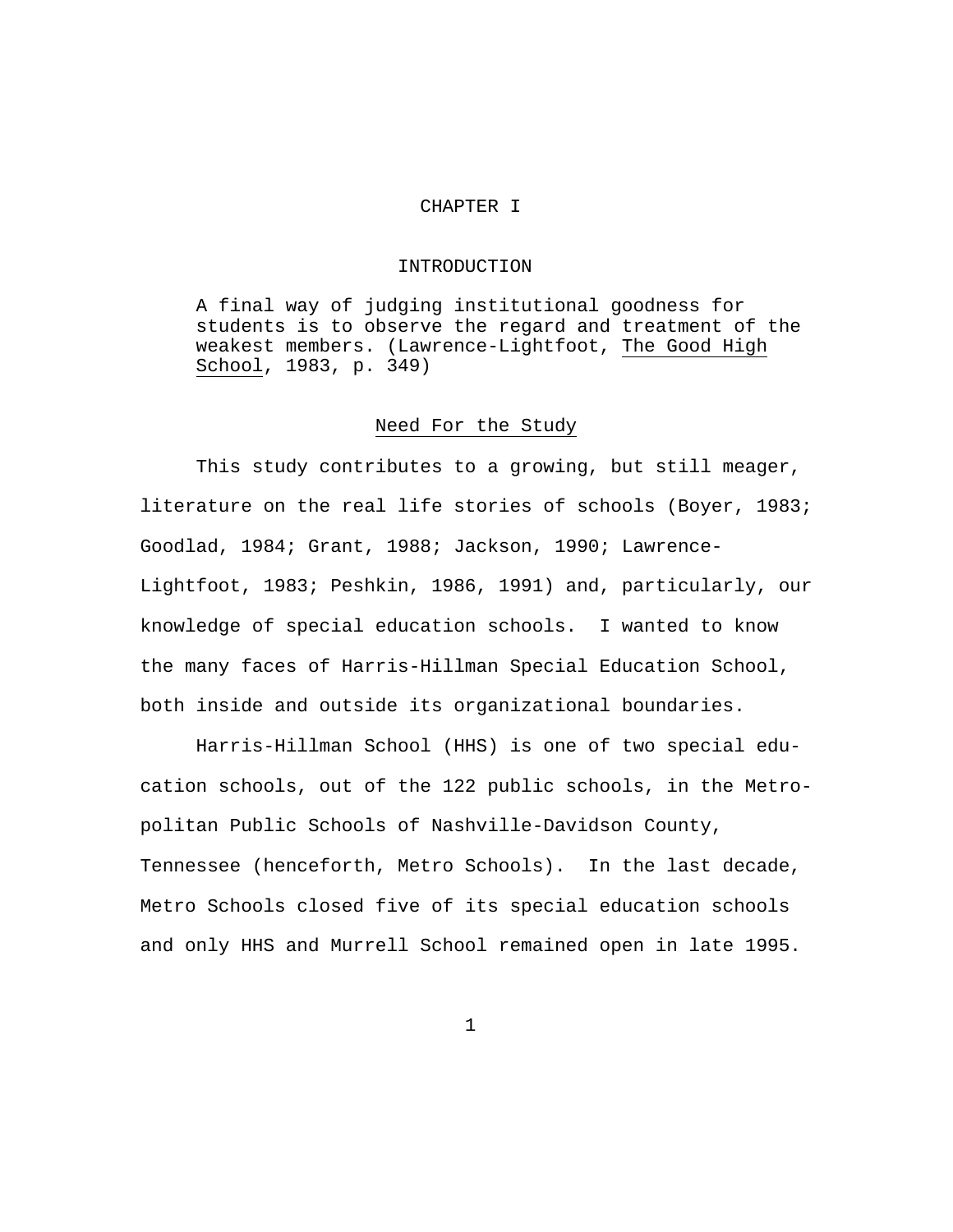What I found, during the 1994-1995 school year, was a paradox of beliefs about where to educate children with disabilities, and one school at odds with its own school system and several national groups over school placements, or where to place students with developmental disabilities. $^{\rm 1}$  I also found a school with a strong organizational culture, developed over 2 decades, grounded in taken-for-granted beliefs, and a shared sense of legitimacy and commitment both inside and outside the school's organizational boundaries.

A paradox of beliefs emerged that found inclusionists and Metro Schools claiming the placement of all students with disabilities is controlled by a legally-mandated least restrictive environment rule found in federal law. The alternative view asks Metro Schools to protect the continuum of service and placement options, noting the options are also legally-mandated by law, and to reject inclusion's "one placement fits all" philosophy when an alternative student placement may better match and meet the student's needs within special education's continuum of services.

# Purpose and Framework of the Study

This study proceeds on two levels: (a) it offers an examination of school culture in a special education school and (b) it applies the theory of new institutionalism to the

 <sup>1</sup>  $1$ Developmental disabilities are defined as mental, sensory and physical impairments with onset before age 22, likely to continue indefinitely and with substantial functional limitations (Drew, Logan & Hardman (1992, p. 7).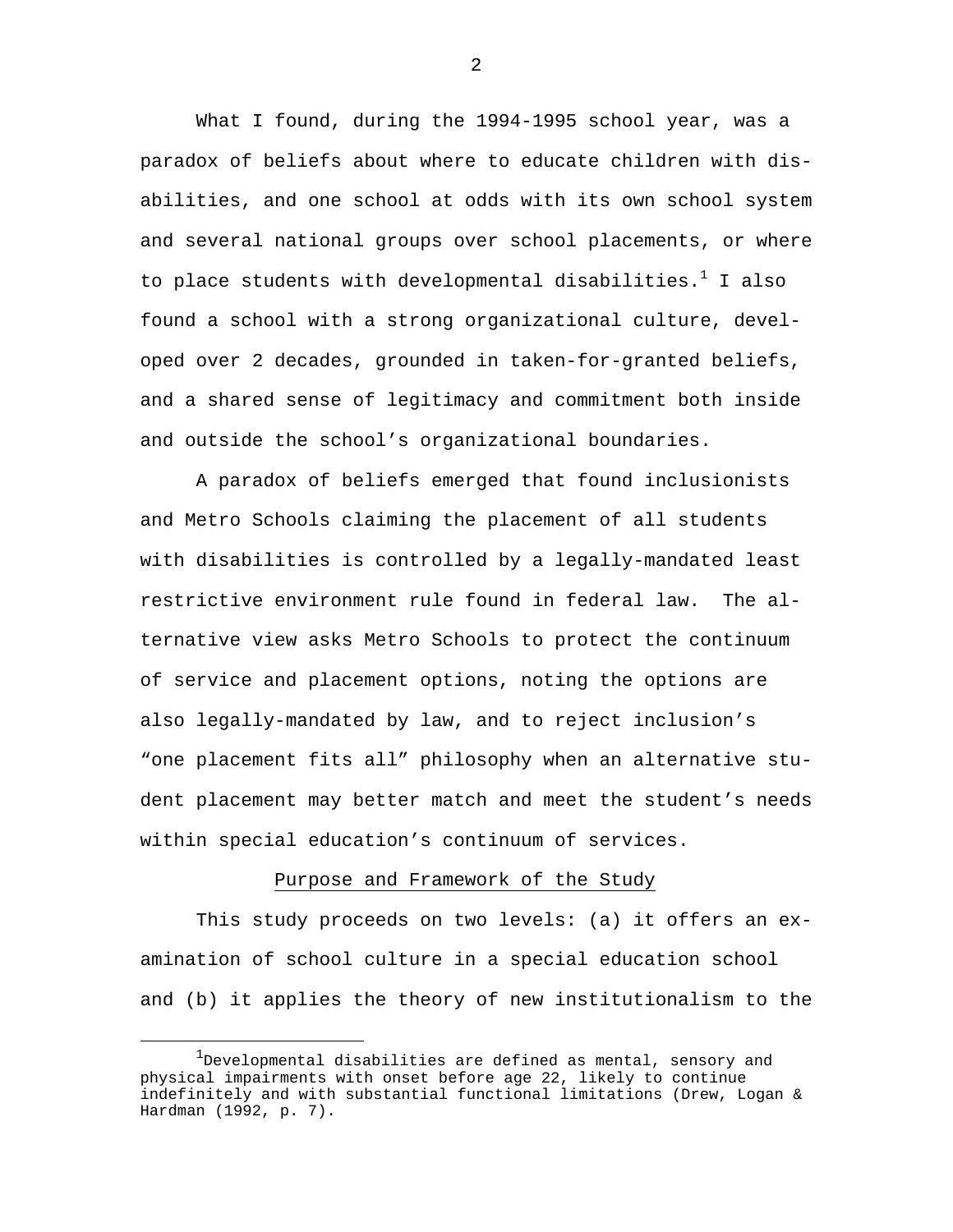study of one school organization and how it has fared in the continuum of services and its own institutional environment. The research methods of ethnography, naturalistic-narrative inquiry, and grounded theory were used in this study.

Consistent with a grounded theory approach, 3 themes emerged during the study: 1-how organizational sagas hold schools together, 2-how legitimacy and commitment are needed for school success and survival, and 3-the role of symbolic leadership. First, the school offered many vestiges of an organizational saga (Baldridge & Deal, 1975; Clark, 1975; Selznick, 1949/1966). Clark (1975) defined the organizational saga as publicly-held beliefs about a group (a) rooted in history, (b) focused on unique accomplishments of the institution, and (c) held with conviction and emotional attachment. Clark found organizational sagas link past, present, and future, and that group-held beliefs can become so entrenched that schools may even feel isolated from their institutional environments (see Appendix A).

Ogawa (1993) believed any analysis of schools, using institutional theory, must first consider the broader societal environment in which schools and school districts operate, rather than focusing on relationships and networks operating within the school and school district. With this in mind, I approached this study and analysis with the new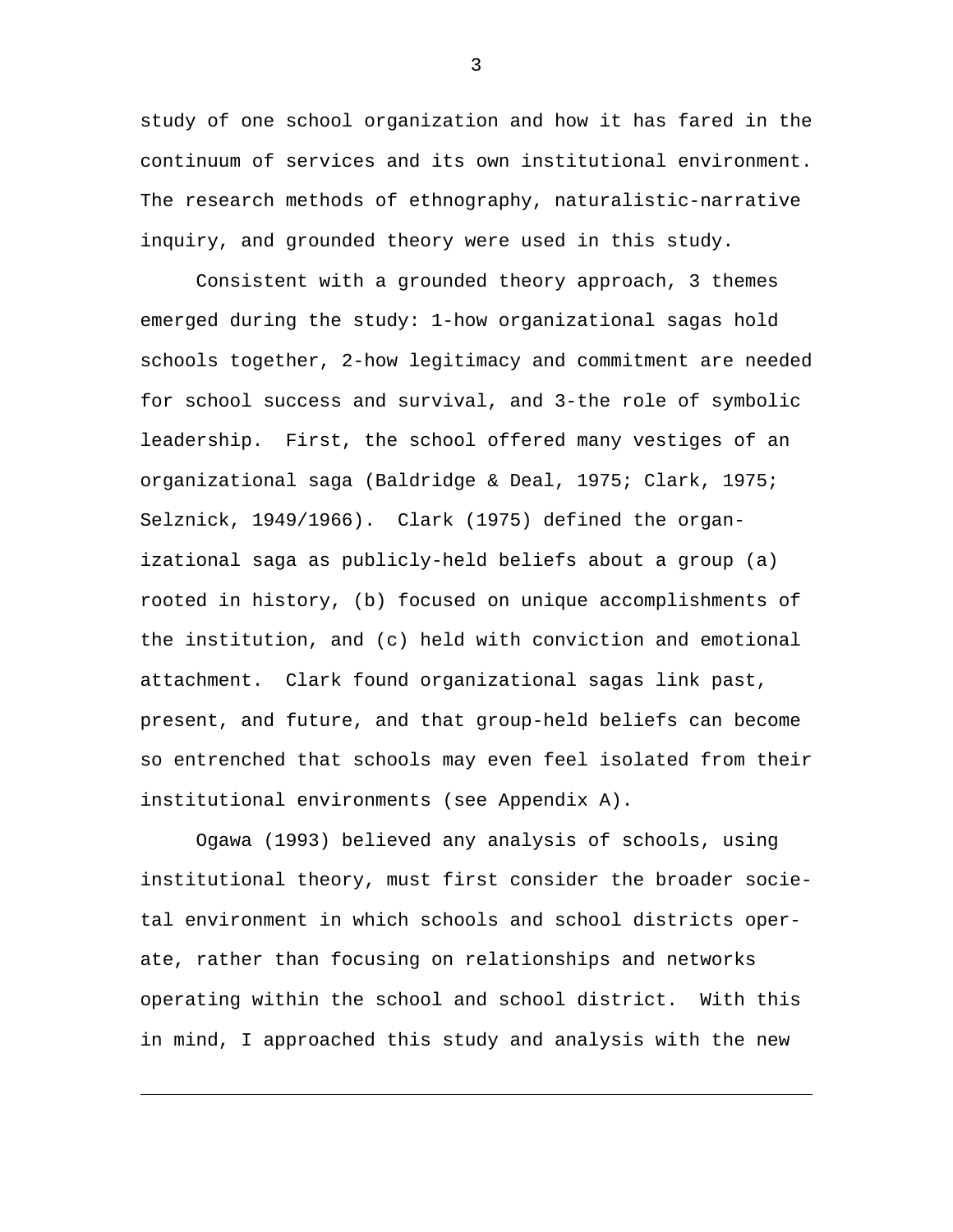institutionalist view that broad societal influences exert substantial control over school success and survival.

My analysis of the data attempted to link the school's institutional environment, consisting of both the local school system and national efforts to end special education school placements, with its perceived organizational niche. The HHS niche was created in 1975 by the local school system and by a federal law requiring local schools to have a continuum of services. By 1994-1995, however, the school's niche was threatened by a declining enrollment, a new construction of schooling called the inclusive schools movement, rumors in the community HHS may close, and the fact the local school system had closed five out of seven Metro special education schools $^2$  in recent years.

A third theme to emerge during the study was the role of symbolic leadership as a factor in school success and survival. My analysis of HHS's organizational culture, using institutional theory, began by determining if the institutional rules of 1975, the year HHS opened, were still relevant in 1995. I concluded my analysis with a discussion of the conditions necessary for special education schools, like HHS, to serve as model schools in the continuum of services, or the Cascade of Services (see Appendix A).

 $\overline{\phantom{a}}$  2  $^2$ Metro special schools closed since 1989: Bailey, grades 9-12; Cavert, 1-8 (actually moved to Murrell which had been closed); Jones, 1- 8; Caldwell and Martha Vaught, both pre-K to 1st grade schools. Source: Metro School's Office of Research and Evaluation.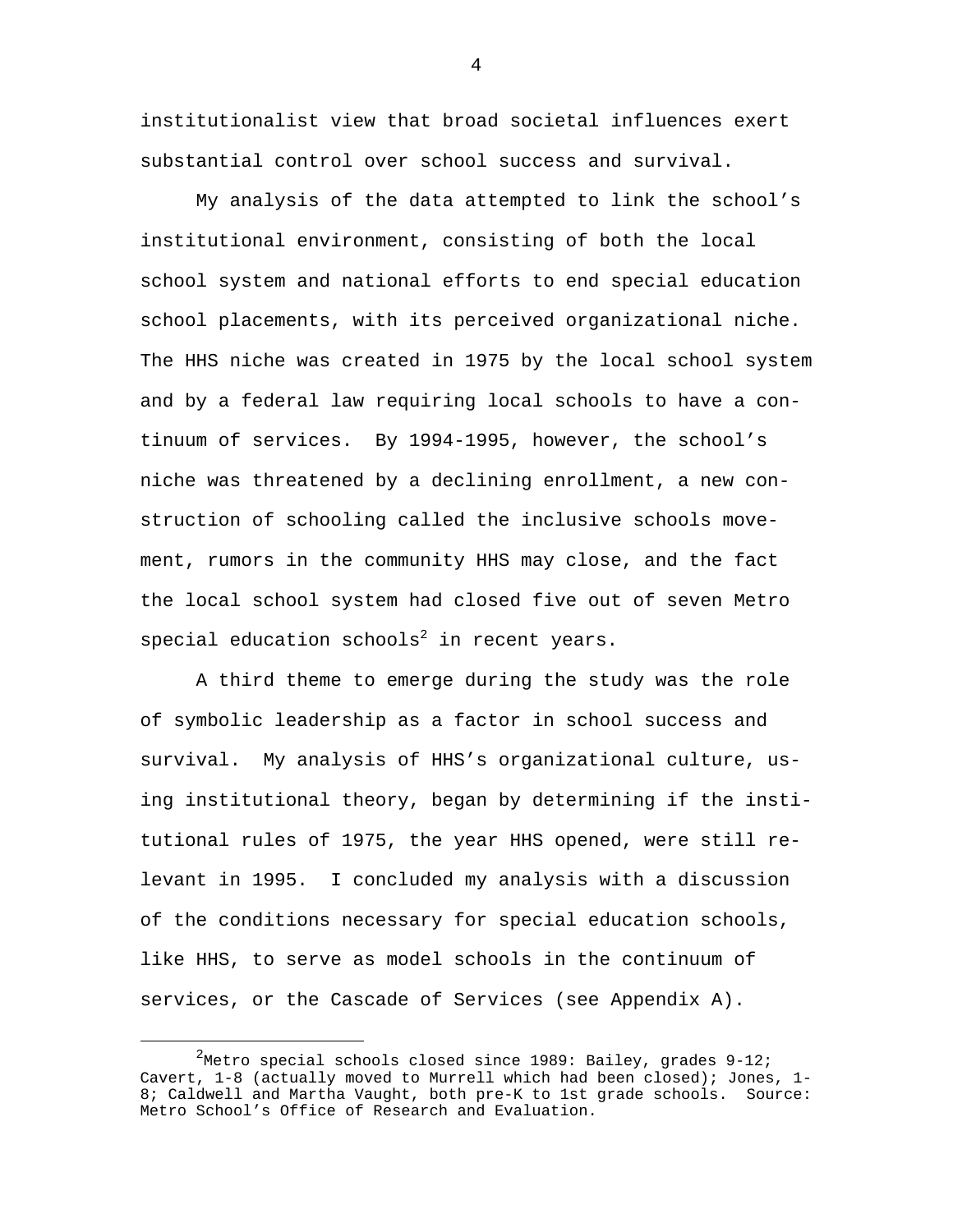The empirical contribution of this study is a brief history and cultural perspective of one school through the collective tales of those who knew the school best. My analysis considered dependency factors, legitimacy and commitment, and leadership as key environmental and cultural elements necessary for school survival. This analytical focus applied Hannan and Freeman's (1989) view of the institutional ecology of organizations, with its emphasis on declining populations (staffing and enrollment), and the role of "niche" (see Appendix A) to understand how Harris-Hillman has survived. I believe this approach provides a realistic look at one school and some of the conditions necessary for schools in the continuum of services to work.

## The Problem Investigated

An institutional ecology of organizations, (DiMaggio & Powell, 1983; Hannan & Freeman, 1989), and the role of societal influences found in institutional environments, (Dorn, 1992; Meyer & Rowan, 1991; Ogawa, 1993; Powell, 1991), emerged as primary concerns as this study evolved. These concerns formed the questions: Has Metro Schools been caught in a new 'cultural construction' of schooling and is it blind to what is best for all children with disabilities? Or, has Harris-Hillman lost its contemporary relevance, due to an out-of-date continuum of services and changes in the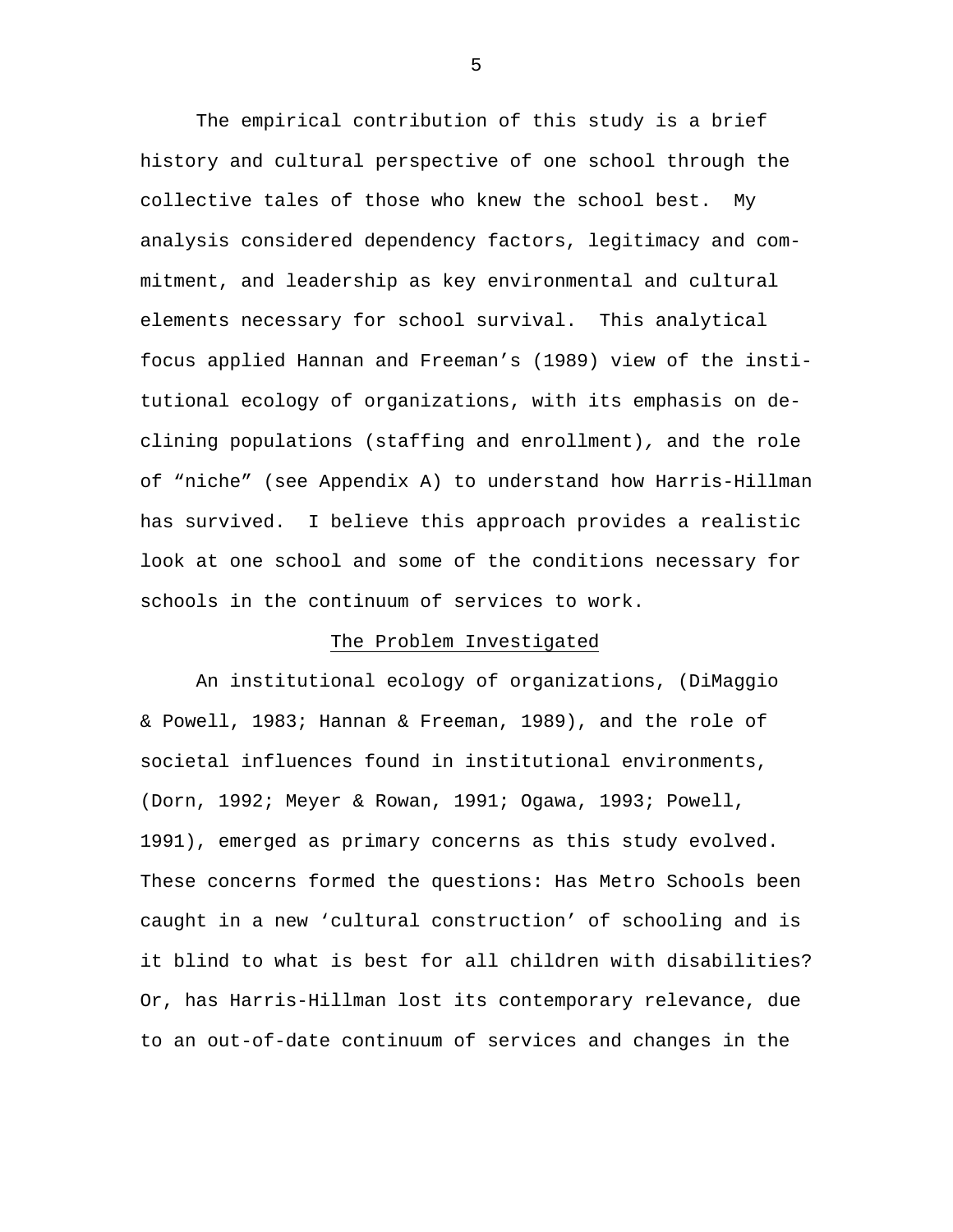larger institutional environment calling for inclusive education of all students in regular schools and classrooms?

There also was a need to tell the school's story because it has never been told, according to the school's two surviving principals. $^3$  Recent calls for such studies included: (a) Is there evidence the continuum of services can "indeed work" and what conditions are necessary for its successful operation (Fuchs, 1994)? (b) Do model special education schools exist, within the continuum of services, and can they be replicated elsewhere (Martin, 1994)? and (c) Does the continuum of services, of the 1970s, have contemporary relevance in the 1990s along side the inclusive schools movement (Taylor, 1994)?

#### The Theoretical Framework

By blending the ideas of the "old institutionalism" (Baldridge, 1971; Clark, 1975; Selznick, 1949/1966) with some views from the "new institutionalism" in organizational analysis (DiMaggio & Powell, 1991; Meyer & Rowan, 1978, 1991; Ogawa, 1993; Powell, 1985, 1988, 1991; Scott, 1981, 1991, 1995; Zucker, 1983, 1987, 1991), I attempt to explain how institutional environments shape organizations and how the processes of isomorphism, or adaptation, determine if

 $\overline{\phantom{a}}$  3  $3$ HHS school principals: Robert E. Halpin, Jr., 1975 to 1980 (deceased); Robert F. Sasser, Jr., 1986-89; and Terry Kopansky, 1980- 1986 and, again, 1989 to the present (1996).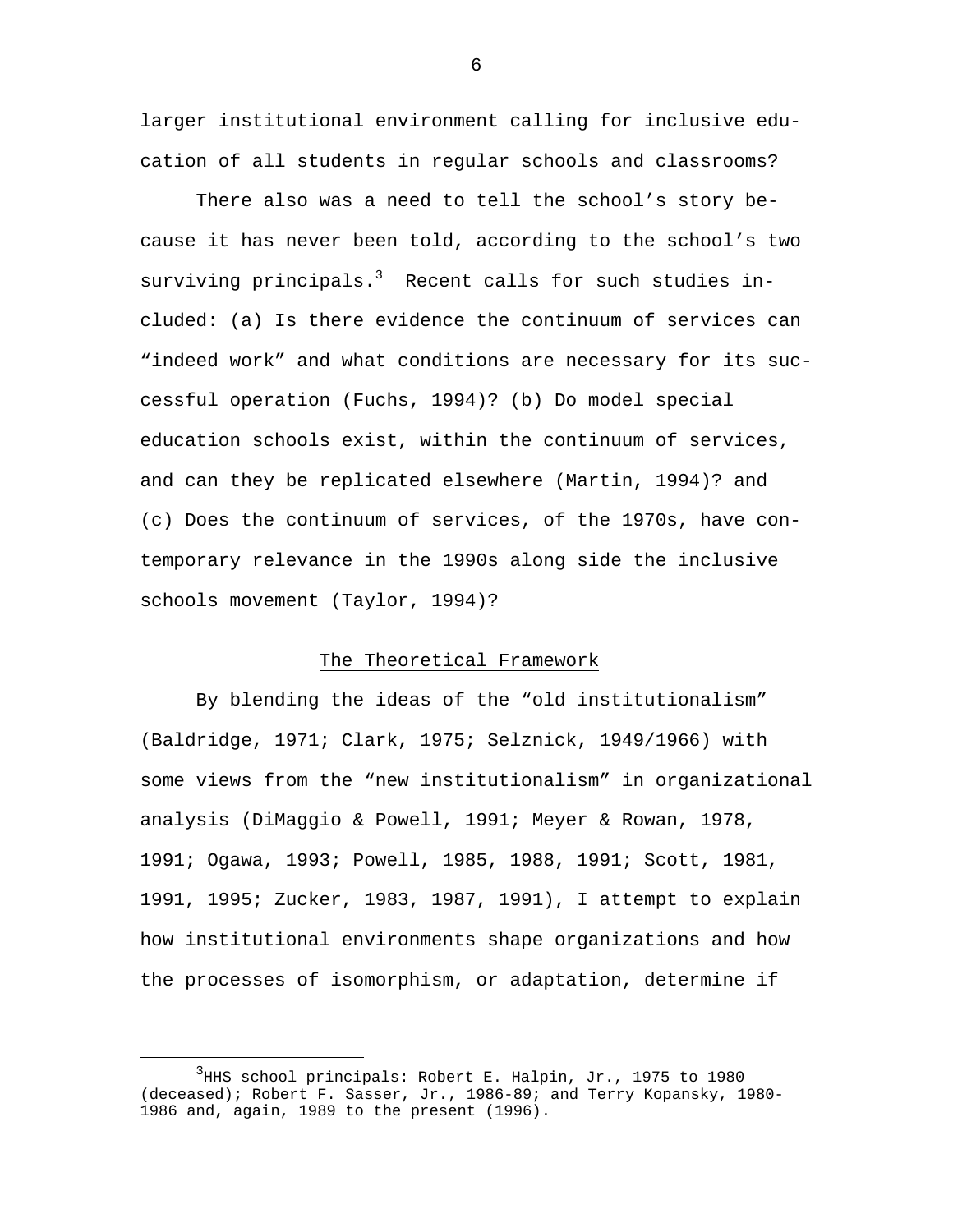schools survive, or fail, as they respond to societal demands and other environmental factors.

My approach was to examine the school in the context of its organizational sagas and capture as many as possible in five collective tales. The Harris-Hillman story, depicted in a series of organizational sagas, was focused on a preceived conflict with an inclusive schools movement and other societal influences in 1995 and events impacting the school.

# Organization of Study Chapters

The purpose and framework of the study, the problem investigated, and some study limitations are presented in this chapter. Chapter II confirms that little is known about: (a) How successful special education schools "work" in the continuum of services (Fuchs, 1994; Skrtic, 1991); (b) Cultural stories related to educational reform (Deal, 1987; Giroux, 1994); and (c) How schools operate in broader societal contexts (Dorn, 1992; Franklin, 1994; Katz, 1987).

Chapters I and II consider recent calls for research on successful operation of the continuum of services and model schools in the continuum while testing the contemporary relevance issues presented by Fuchs (1994), Martin (1994), and Taylor (1994). Chapter II also provides a review of the literature on organizational sagas, status quo in schooling, organizational analysis in institutional analysis, criticism of extant research, and naturalistic-narrative inquiry.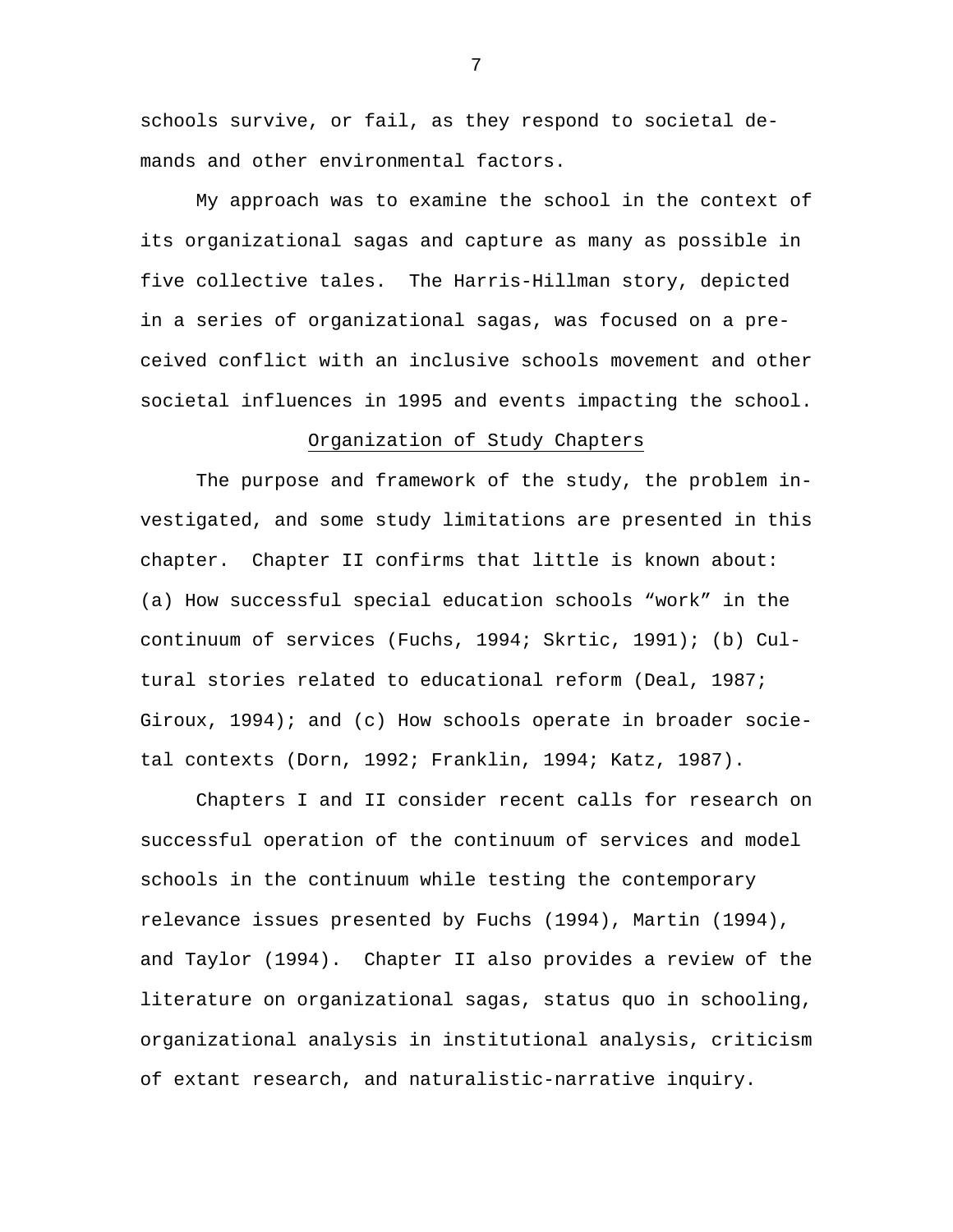Following a discussion in Chapter III of the research design, ethnographic criteria, data analysis techniques, and a demographic summary of those participating in the study, Chapter IV offers Study Results with stories or tales of how the school was founded, how it achieved legitimacy, and an organizational niche over its 20-year history. Chapter IV chronicles the school's opening in August 1975 and blends the results of 18 in-depth interviews, and other data, into five collective tales about the school and its storied past.

The organizational saga of HHS is played out in Chapter IV through collective tales presenting a school and its organizational culture that emerges slowly and deliberately. The tales shed light on cultural and structural changes emanating from the reciprocal effects of societal and institutional processes that have shaped the school into its current form. Chapter V discusses the processes of isomorphism and persistence, in the theory of new institutionalism, and issues facing schools like Harris-Hillman, including public perception and efficacy issues confronting the continuum of services and inclusion.

An analysis of the discussion questions and answers, distilled from the fieldwork and content analysis, leads to study conclusions in Chapter VI. Here I articulate the role of legitimacy, commitment, unity, and persistence as strong cultural elements along with effective leadership that to-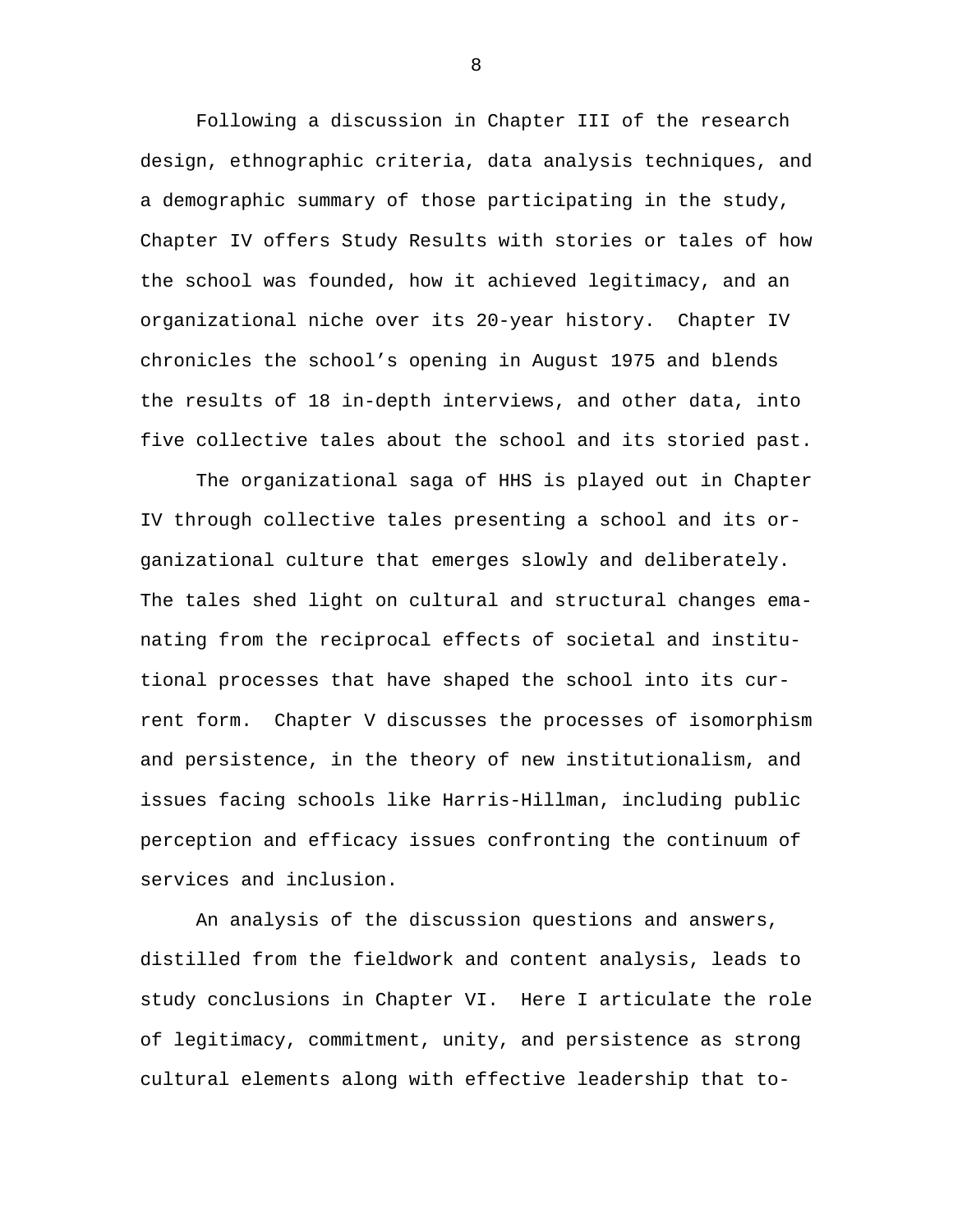gether enable special education schools to "indeed work" in public education's continuum of services to students.

# Limitations of the Study

The study was conducted in three phases during the 1994-95 school year. The first phase was a pre-study, authorized by the school principal and my major professor, and conducted between August 1994 and February 1995. The pre-study emphasized participant observation, key informant interviews, and archival research during weekly visits to the school site. The second phase ran concurrent with the pre-study and through the end of 1995. It involved archival research at the school site, local libraries, the Metro School's Central Office, and constant verification of data.

The third and final phase of the research study followed approvals by both University and Metro Nashville Schools, in June 1995, granting me permission to conduct 12 or more in-depth interviews with study participants. These interviews were used to construct the collective narratives for each group of study participants--teachers, former students, parents, Metro administrators, and others affiliated with the school during its first 20 years. No current students were included in the interview sample for reasons of personal choice and privacy of minors.

In an effort to reduce bias, those interviewed were asked to volunteer as study participants. Kerlinger (1979)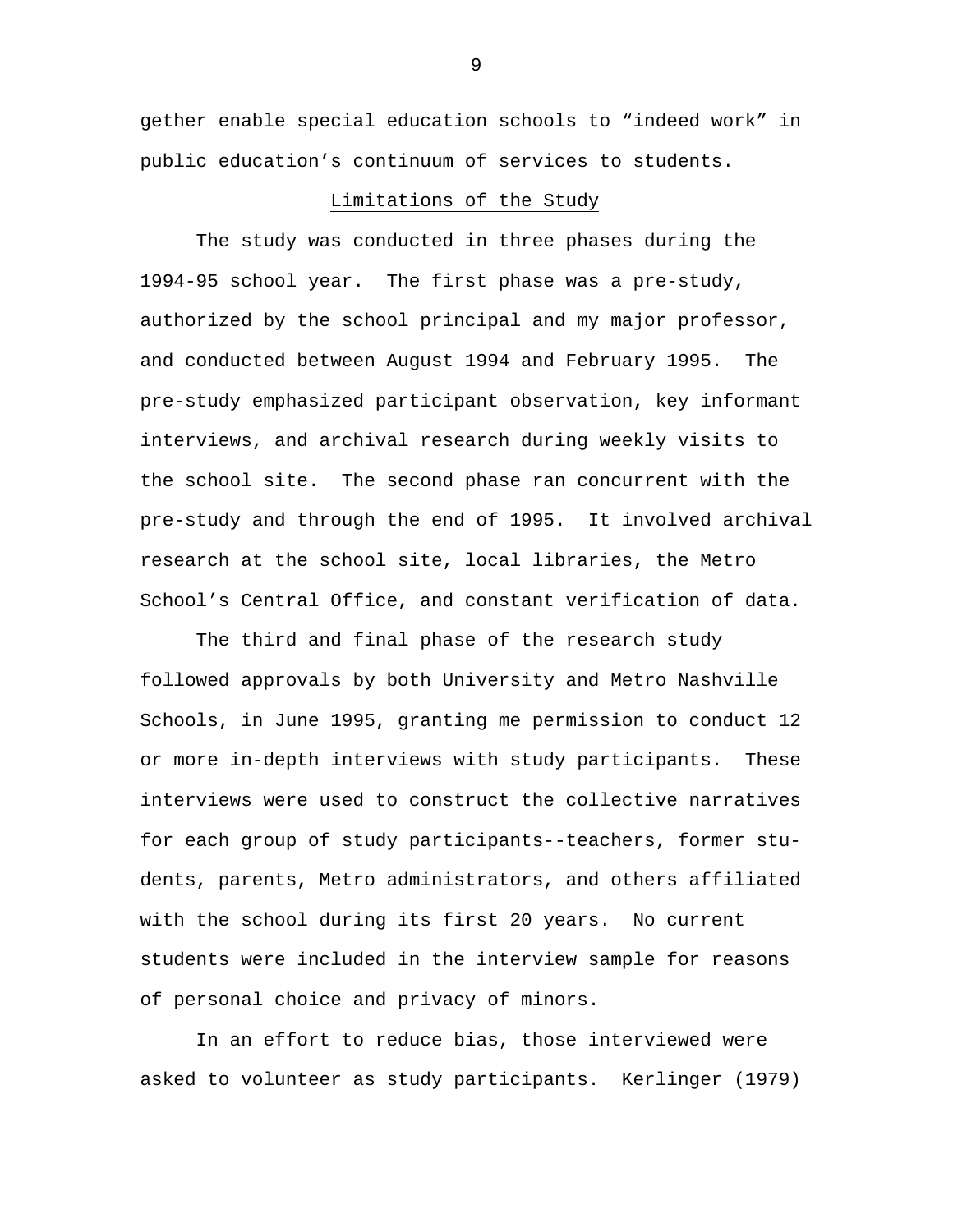suggests bias may occur in interviews and observations, with both being affected by reactions to the researcher and also by the interview environment. In this study, the majority of participants had the opportunity to know me from my weekly visits to the school and attendance at staff meetings during the 1994-1995 school year, and to choose the location for their interview. Participants were asked to sign a consent form and two participants (Kopansky and Fawbush) consented to my use of biographical data in the stories found in Study Results.

The consent form was approved by the Institutional Review Board of Vanderbilt University, listing any perceived risks and benefits from participation in the study, and each participant had the option to withdraw at any time. The interview and observation phases of the study were conducted primarily at the HHS site, with other interviews with study participants and key informants conducted at the Metro Schools Central Office, the Tennessee Technology Access Center, Nashville Tech (community college), Vanderbilt University campus, the Duncanwood Campus of First Steps (a preschool program), the Charlotte Park School campus, and a semi-independent group home in the Nashville area.

Study limitations, involving differences in interview environment and of personality, judgment, and perception that could bias the study, were reduced as much as possible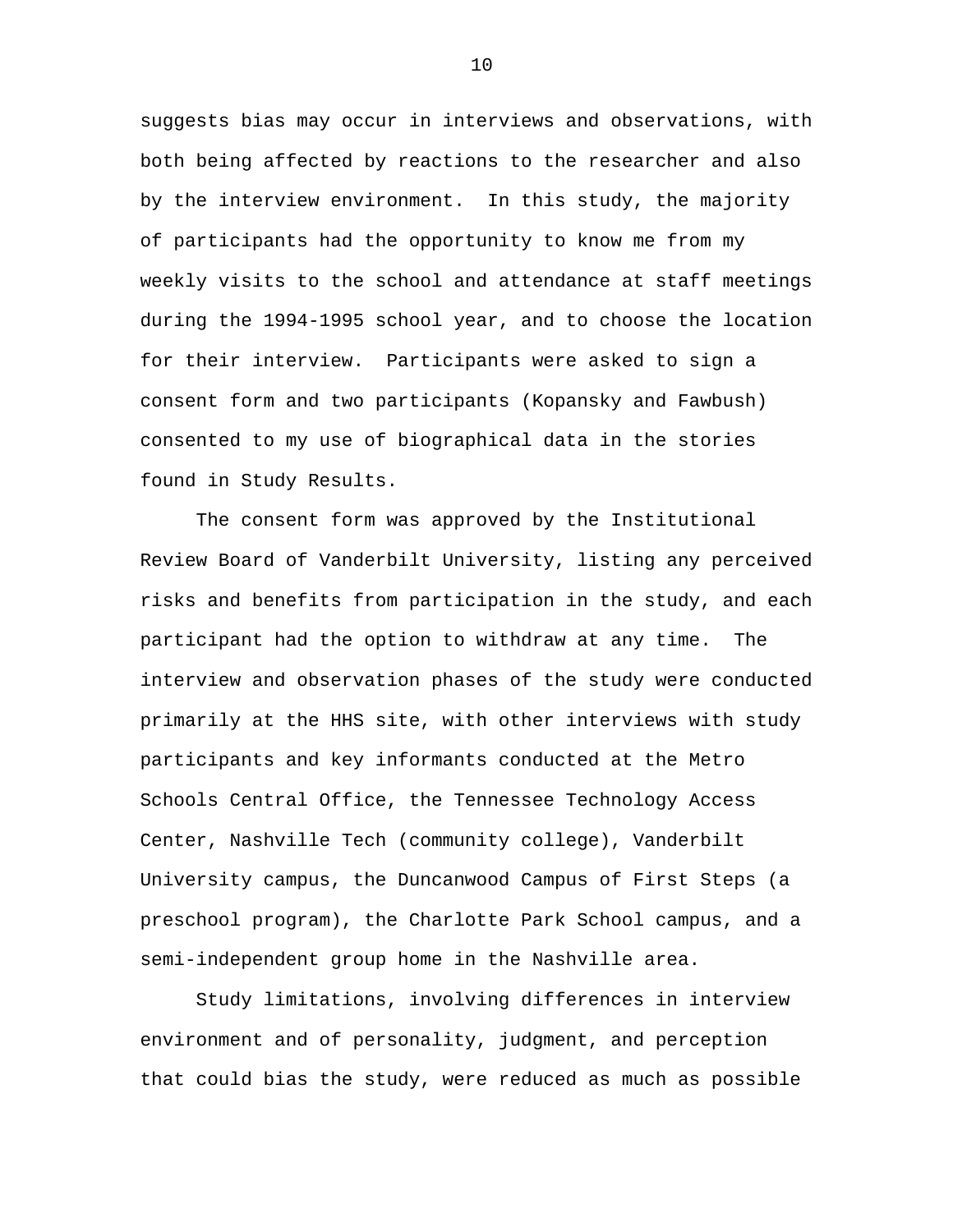by asking each participant the same questions, applying a consistent format for recording observations, and electronic recording of some interviews with the consent of the study participant.

The initial scope of this study was limited to describing one school's history, its culture depicted in collective tales distilled from in-depth interviews and archival research, and inclusionary affects on the school. Themes emerged, however, in the analysis of the study data and they are discussed in the concluding chapters. The conditions necessary for schools like HHS to survive and to enjoy future success in the continuum of services were considered, as a legally-mandated alternative to inclusive schools. Because of these and other study limitations, the study results may not be generalizable to other special or regular education schools in many or all respects.

# Summary of the Problem

By examining an obscure niche of social and cultural life embodied in HHS, this school ethnography is in ways pathbreaking by accepting the challenge (Fuchs, 1994; Martin, 1994; Taylor, 1994) to record an account of what is generally regarded as the antithesis of the inclusive schools movement--the special education day school in the continuum of service and placement options.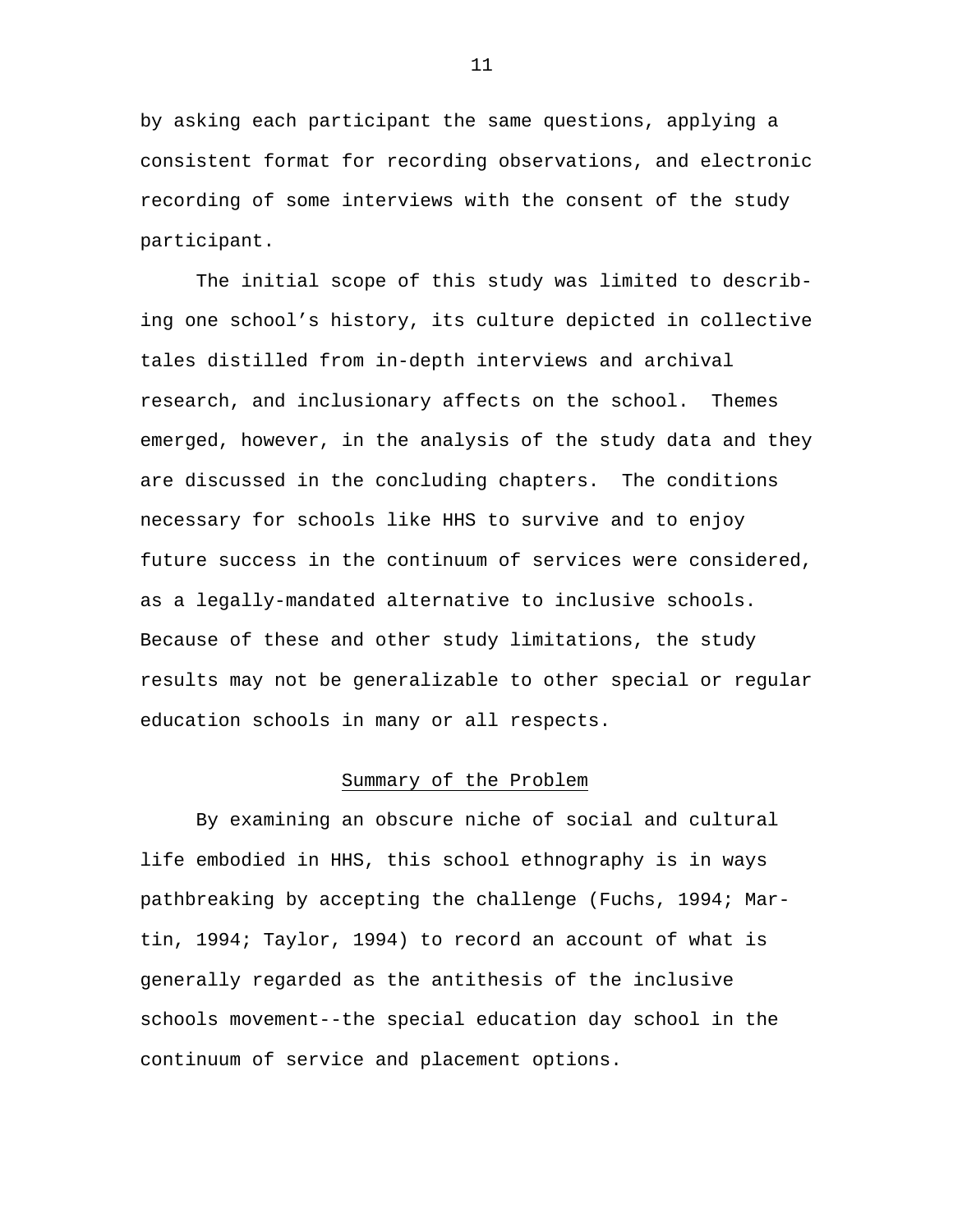This study is more than one school's brief history captured in a school ethnography--it represents a modern organizational saga conceptualized in the emergent themes of taken-for-granted beliefs, a strong sense of community and trust, and culminating in one school's unique response to a new cultural conception of schooling called the inclusive schools movement. Indeed, this is a story of school survival, presented against a backdrop of organizational and institutional interests, and a paradox of beliefs of how to best serve the special needs of children with developmental disabilities in one community and nationally.

It is a study that uses narrative inquiry to create a school ethnography in a naturalistic and narrative context. The tales describe how one special education school, created in 1975, offers society's weakest members a safe and appropriate educational environment. The study examined one organization's founding and development in response to explicit institutional rules, (a state law, P.L. 839, 1972; federal law, P.L. 94-142, 1975/1990; The Metro Plan, $^4$  1975-1976), and compared these three explicit rules with impli-

 $\overline{4}$ Metro Schools adopted a 10-year plan in March 1976, the same school year HHS opened. Titled Services for the Exceptional Child: Design for the Future (1975-76), the plan was designed to meet the needs of all students with disabilities in the Nashville community with "short-range program guidelines" to be used to implement the plan, and "long-range plans for the next ten years." The plan established a formalized structure for HHS and its students, ages 4-21, in 1976.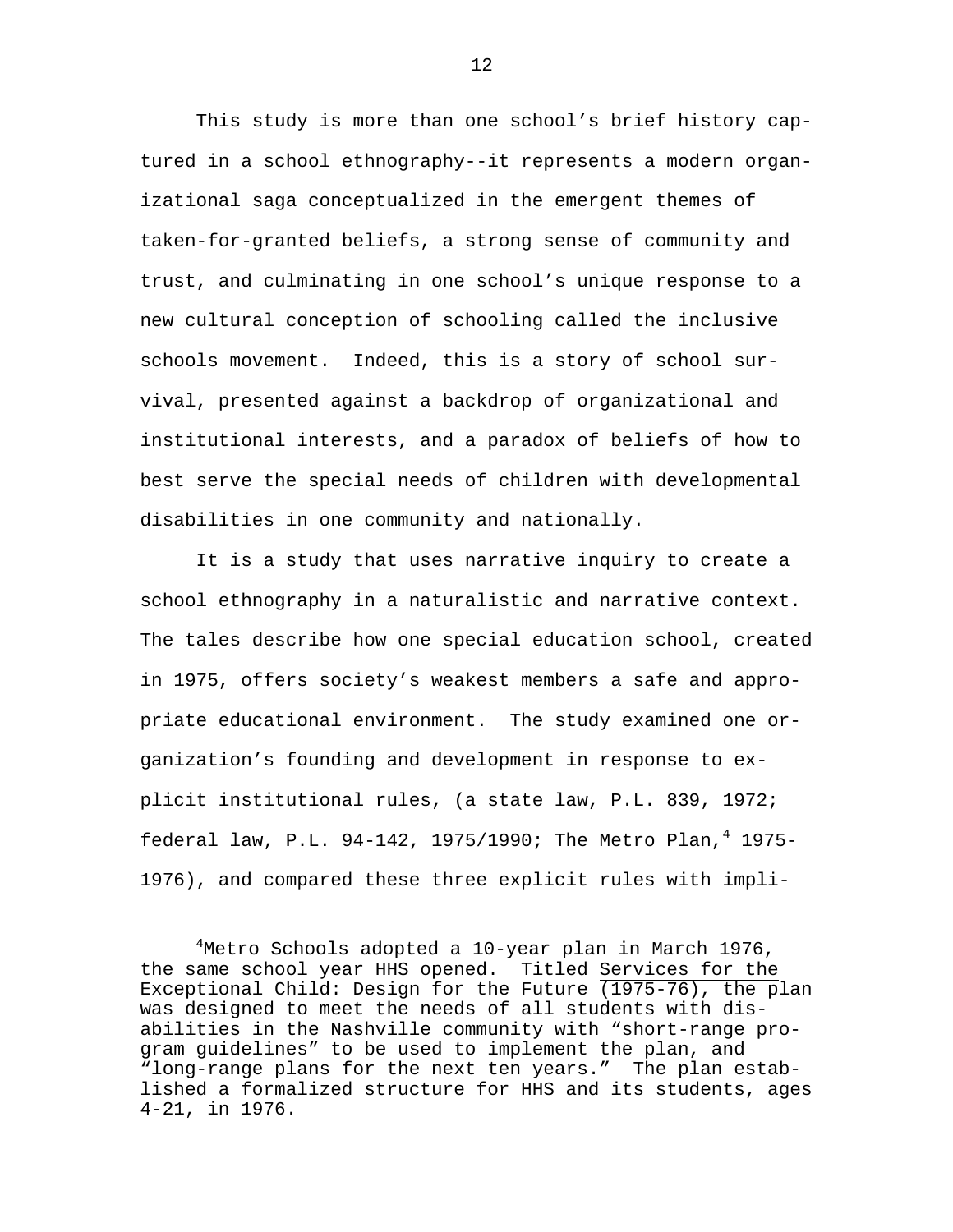cit, yet forceful, societal influences in the Nashville school system, the community, and nationally.

My study explored the adaptive process of isomorphism as a means for schools to navigate organizational and institutional environments. It examined contemporary views of school survival and societal beliefs in the context of an organizational saga. The Harris-Hillman story demonstrates how a strong sense of legitimacy and commitment, combined with other environmental elements, enabled one school to retain its organizational niche when confronted by Metro's conception of inclusionary practices (Appendixes B and C).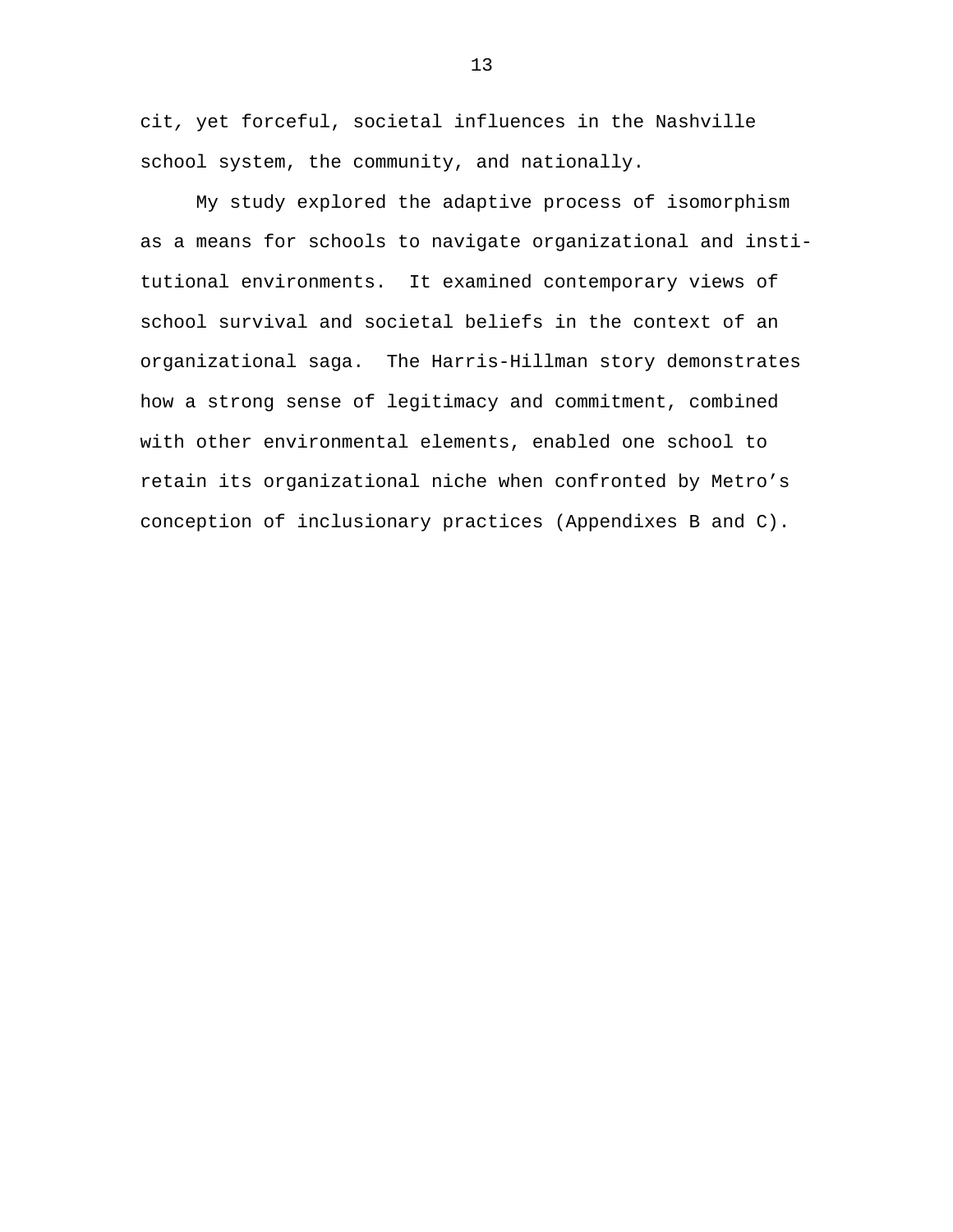#### CHAPTER II

#### REVIEW OF THE LITERATURE

Dewey and others encouraged the differences among children rather than attempts to minimize them with inclusive placements in graded schools. (Andrews, Braeburn Elementary School, 1967-1990, 1994, p. 10)

The purpose of this chapter is to review relevant literature in the areas of (a) cultural studies of schools; (b) the broader societal context of schooling through an historical overview; (c) the inclusion debate and the contemporary relevance of the continuum of services in special education; and (d) the role of organizational analysis to examine survival in institutional environments.

# Cultural Studies of Schools

Some of the better studies on school culture were published in the 1980s. Lawrence-Lightfoot (1983) examined school culture in six high schools with reputations for excellence. She sought to find stories with cultural meaning from inside the schools and in the subcultures composed of students, teachers, administrators, and parents. Her sto-

14

ries tell how spirit and values move from generation to gen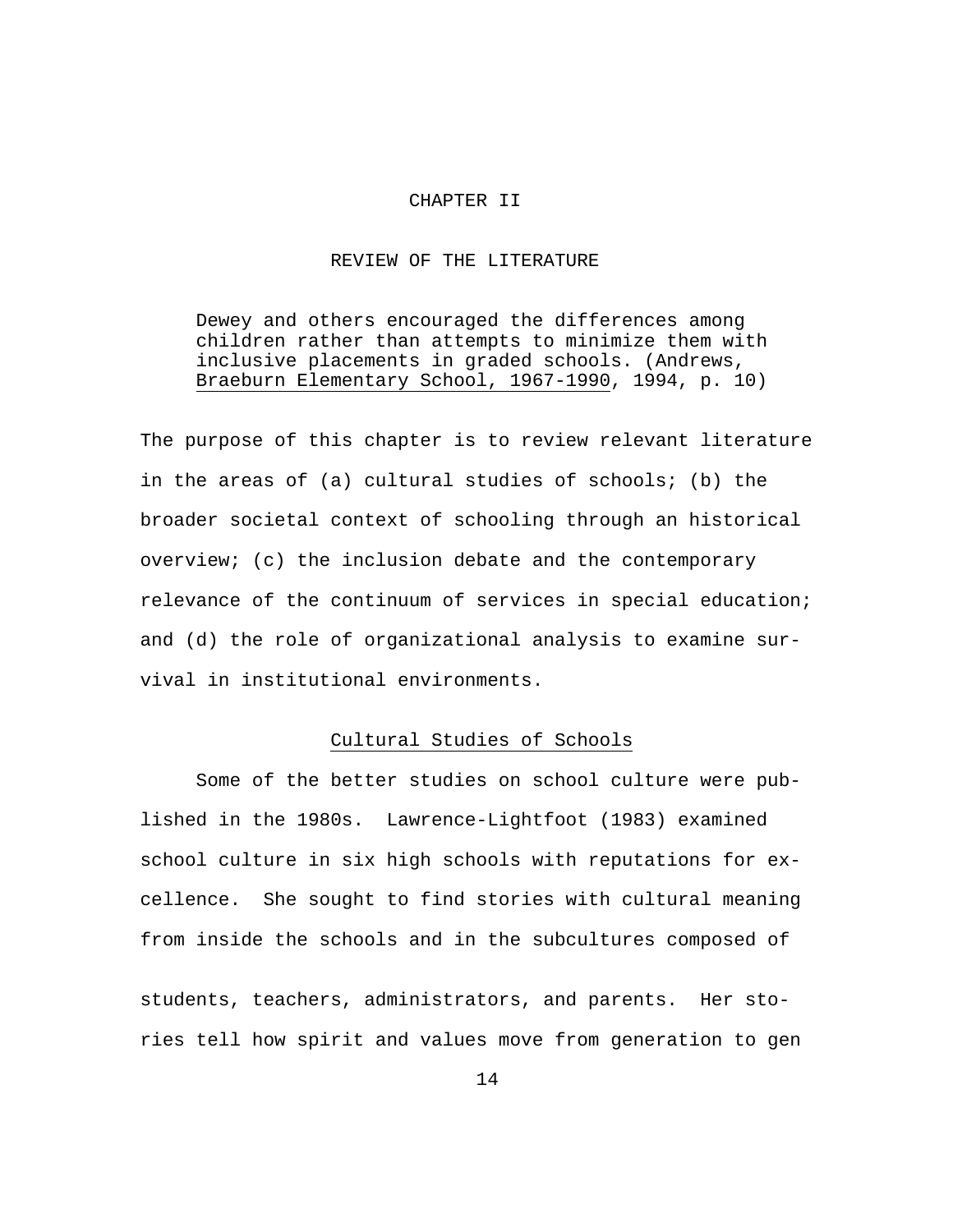eration, and capture the subculture of schools, creating portraitures of good high schools that, she claims, may be replicated elsewhere.

Grant (1988) wrote about the myth of how American schools and school cultures are responsible for providing both education and character-building for all students. He captured this dual purpose of schooling in a fictional high school he called Hamilton High. He described the 17-year history of a "real school" in New England and used the story as a metaphor to follow changes in American schooling during 2 decades. In The World We Created at Hamilton High (1988), Grant described a "mainstreamed school" that he believed, "social policy in the U.S. intended to produce" (p. 5).

Boyer (1983) reported finding at Ridgefield High, a pseudonym, a distinctive school culture in conflict with prevailing views of what effective schools should be. In contrast to the successful schools portrayed by Lawrence-Lightfoot and Grant, Boyer's High School told a story of adversity in American institutions and social policies mirrored in its schools and students. At Ridgefield High, Boyer depicted teachers and students operating in an environment that he described as "keep off my back and I'll keep off yours, with little interest in teaching and learning" (p. 16).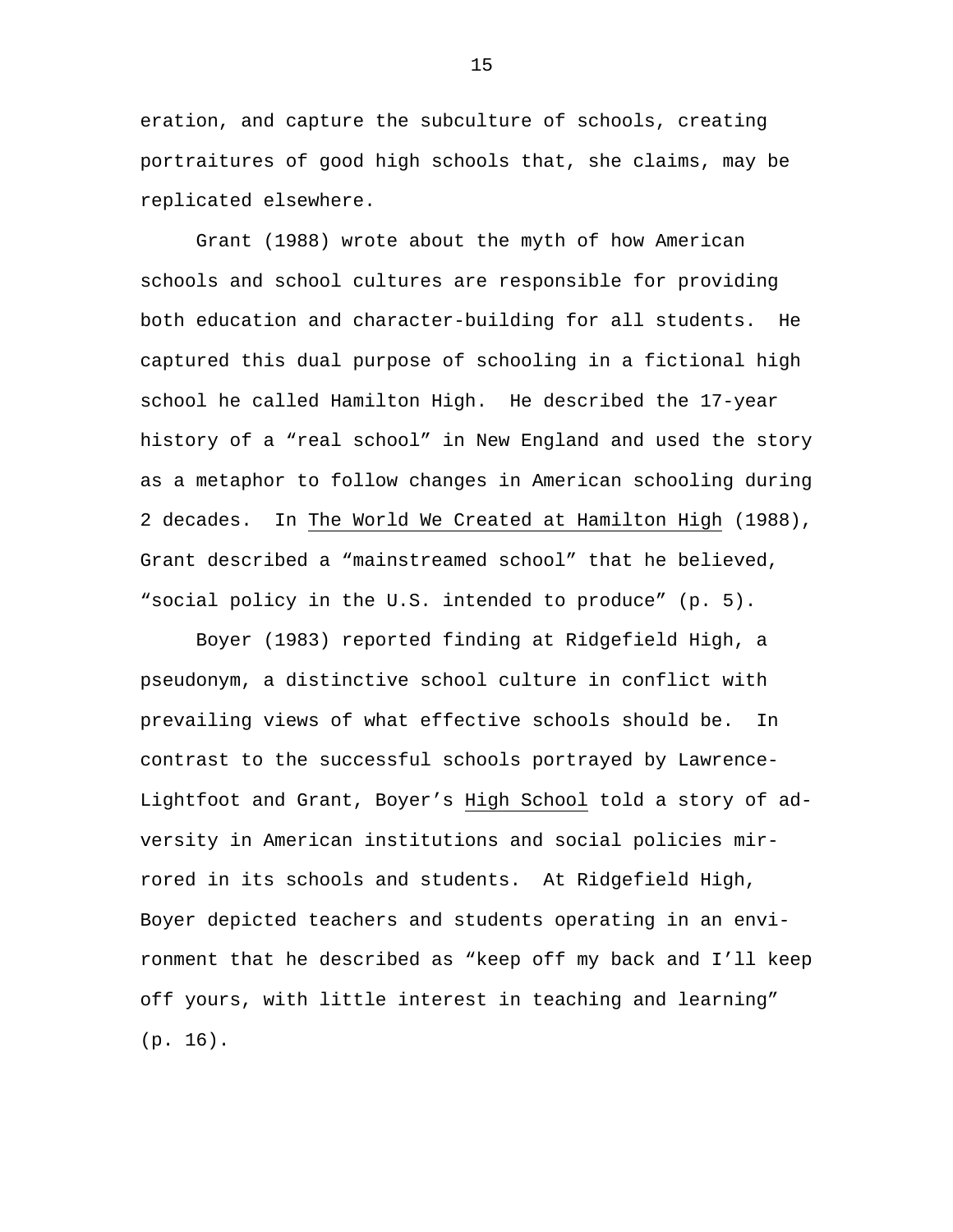In a similar vein, Goodlad developed in his A Place Called School (1984) a composite picture of American school culture taken from a research project he supervised while serving as director of UCLA's Laboratory for School and Community Education. The study examined 38 schools, utilizing over 60 researchers, and took a number of years to complete. His findings reflected a system of beliefs and adversity similar to those reported by Boyer the year before. Goodlad argued for change in American institutions, including public schools, beginning with a "youth culture powerfully preoccupied with itself and made up of individuals much less shaped by home, church and school than was once the case" (p. 321).

Goodlad joined Lawrence-Lightfoot and Grant in seeking schools that offer a better way of understanding and creating the cultural elements necessary for schools to work effectively. Sarason (1982, 1983) referred to such schools as having a distinctive culture that must be understood if any meaningful change was to occur. Sarason believed educators possess the knowledge of their school's culture and this enables them to engage in school reform, or nullify and defuse any change from outside that may conflict with group-held beliefs and the perceived way of doing things.

In many respects, I found that a distinctive school culture to be a form of institutional power. When built on strong group-held beliefs, trust, and commitment, together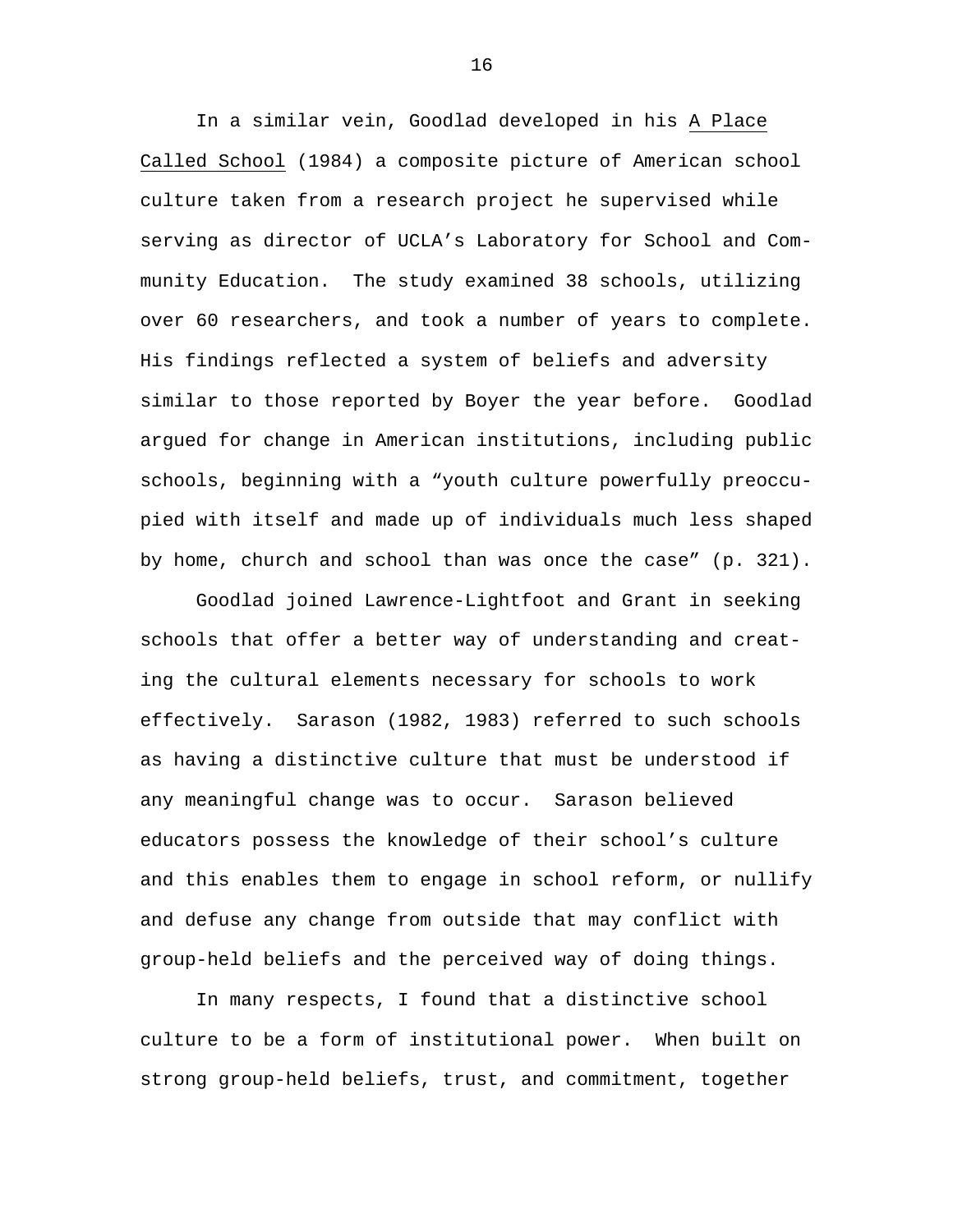they provide schools with the necessary elements to survive. Bolman and Deal (1991) reported all organizations, with any history, possess myths, symbols, and ceremonies that build group beliefs into a highly developed sense of commitment as reflected in the social support and resources provided by its constituents. These are the necessary cultural elements which allow school organizations to be transformed into distinctive cultures and niches within their environments.

# Historical Overview

Feinberg and Soltis (1985) chronicled a rebirth of interest in the social relations of schools, community, and society in the 20th century in their School and Society. They claimed an increasing number of works describe complex processes affecting organizational structures, cultural development, and how schools survive in American society.

Feinberg and Soltis' study and Dewey's (1896/1980) The School and Society both serve as examples of new versus old institutionalist views of schools and culture. They represent a departure from studies by Boyer, Goodlad, and Lawrence-Lightfoot, which focused on the values and norms, or interworkings of specific schools. The works by Dewey and, later, Feinberg and Soltis examined the broader societal influences on the social constructions of schooling. These works, I believe, serve to contrast old and new institutionalist views of schools.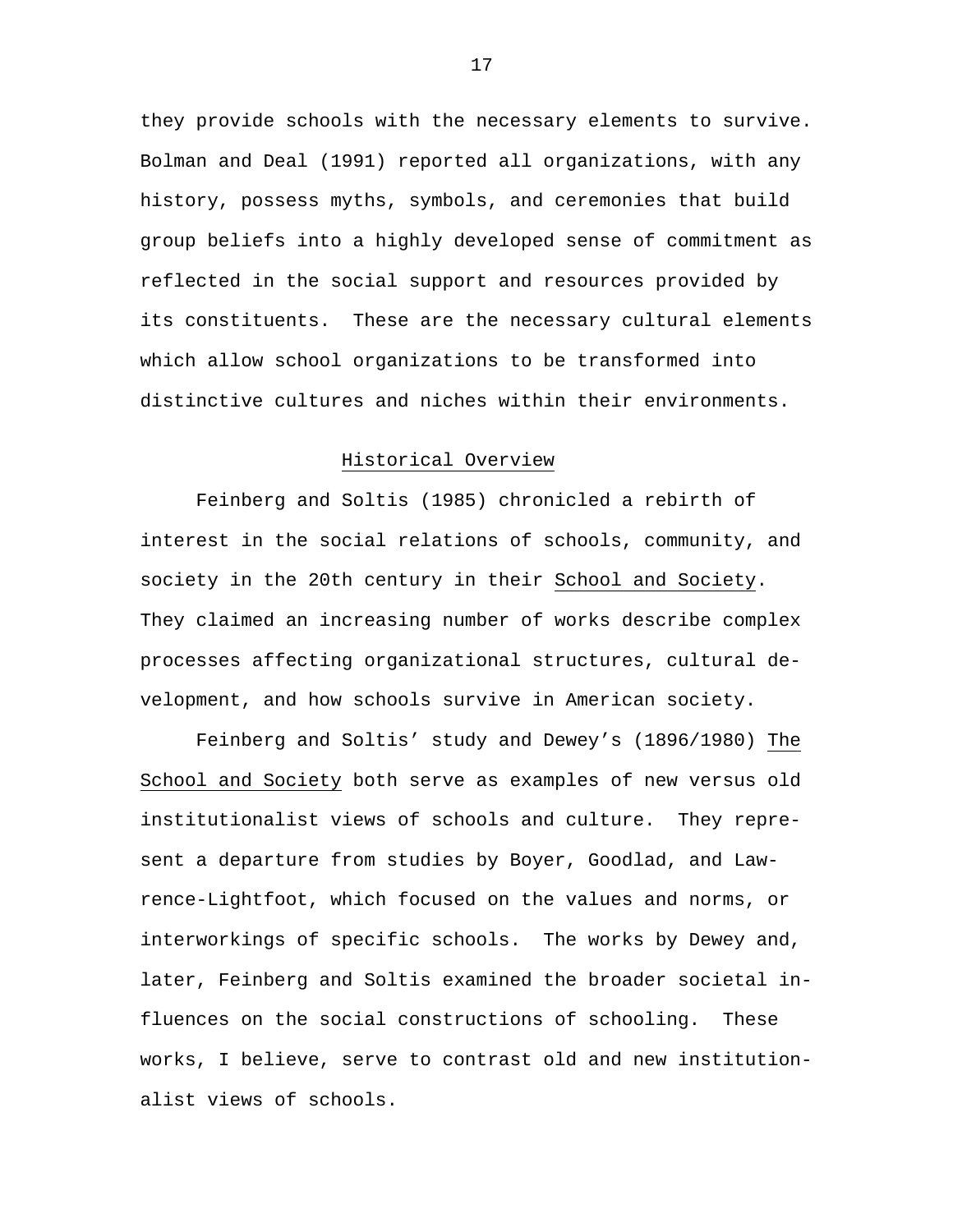Nearly a century before Meyer and Rowan's (1978) study linking organizations, such as schools, with the broader institutional environment, Tonnies' Gemeinschaft und Gesellschaft (Community and Society) (1887/1957), provided a 19th century conception of schools and society. Tonnies studied small groups, such as families, villages, schools, and linked changes in these small groups to a broader institutionalized society he found in Medieval Europe which he then traced through the end of the 19th century.

Tonnies' examination of the technological changes to local cultural structures and the larger institutional society, in 19th century Europe, was a technique not dissimilar to new institutionalism and organizational ecologists today. His work viewed the transition of technology from an agrarian culture to an increasingly urban one, and its corresponding impact on the group-held beliefs of families, villages, and local school populations and their respective cultures (Marshall, 1994).

Lawrence-Lightfoot's 1983 work, in contrast to Tonnies, Dewey, Feinberg and Soltis, sided with the new "institutionalists" view of small groups and organizations, provided valuable insight about how institutions survive external demands and create cultural meaning in the process. Lawrence-Lightfoot focused on the structure and culture of six high schools, three public and three private, using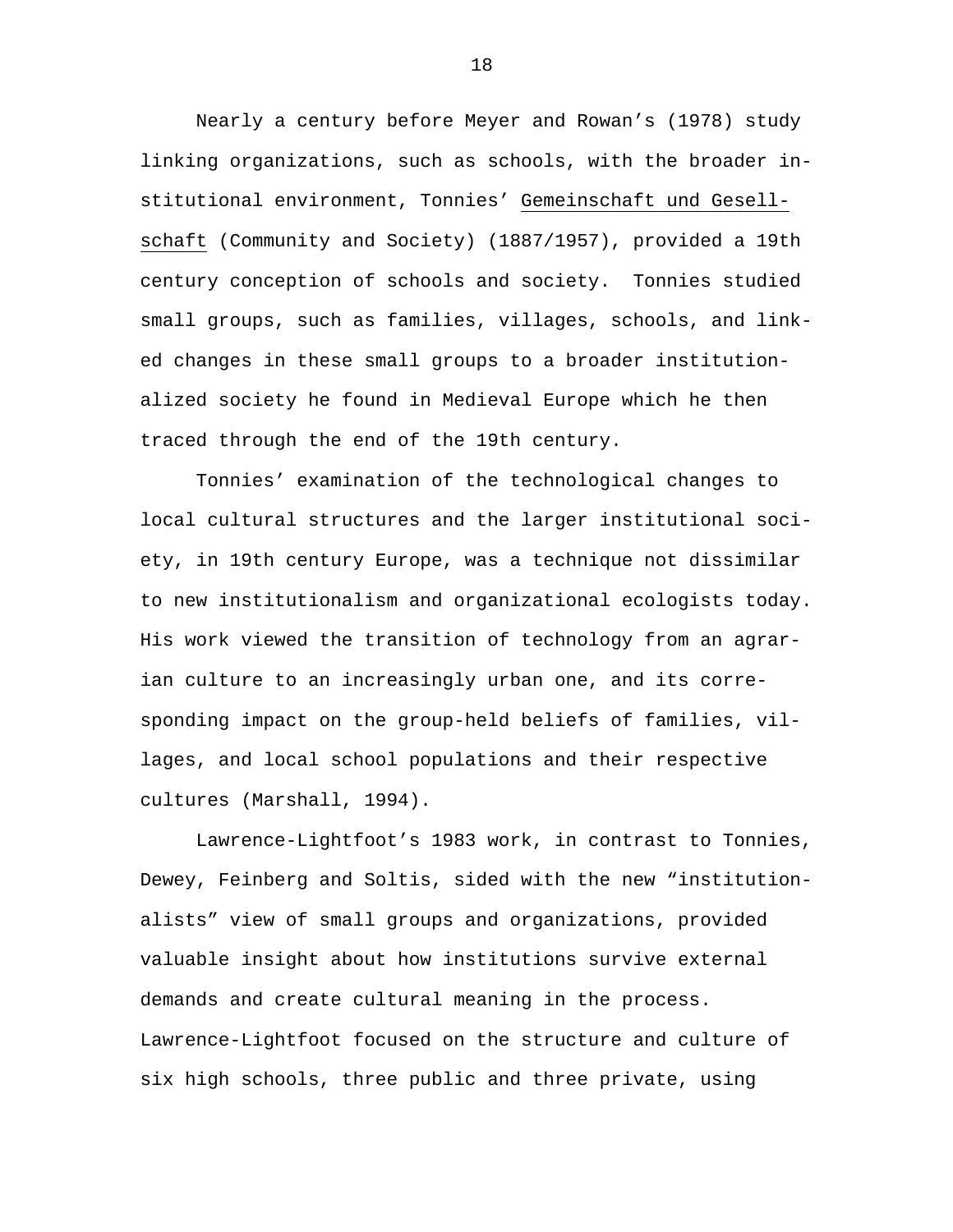school portraitures which she created from ethnographic methods of interviewing, observation, and archival research. These schools had earned reputations for excellence: George Washington Carver H.S. in Atlanta, Georgia; John F. Kennedy H.S. in the Bronx, New York; Highland Park H.S. near Chicago; St. Paul's in Concord, New Hampshire; and two schools in the Boston area, Brookline H.S. and the Milton Academy.

Lawrence-Lightfoot claims her work, an extension of her doctoral dissertation at Harvard in 1973, sought to capture themes of "excellence and goodness" which she found in each high school she studied. She purposely chose to write about successful schools and their cultures, using what I call "romantic formalism." I found her romantic formalism to be similar in context to the excellence theme in organizations captured in Peters and Waterman's In Search of Excellence (1982). Like Lawrence-Lightfoot's study of high schools, Peters and Waterman viewed what was good and excellent in private-public organizations, with both works spanning the 1970s and the early 1980s.

Goodlad (1984) concluded, 2 years following publication of Peters and Waterman's book and 1 year after Lawrence-Lightfoot, that "excellence is not found studying the status quo, but by studying successful schools" (p. 360). Grant (1988) claimed he also sought the "atypical school" (p. 5). In my view, the Harris-Hillman story adds to the literature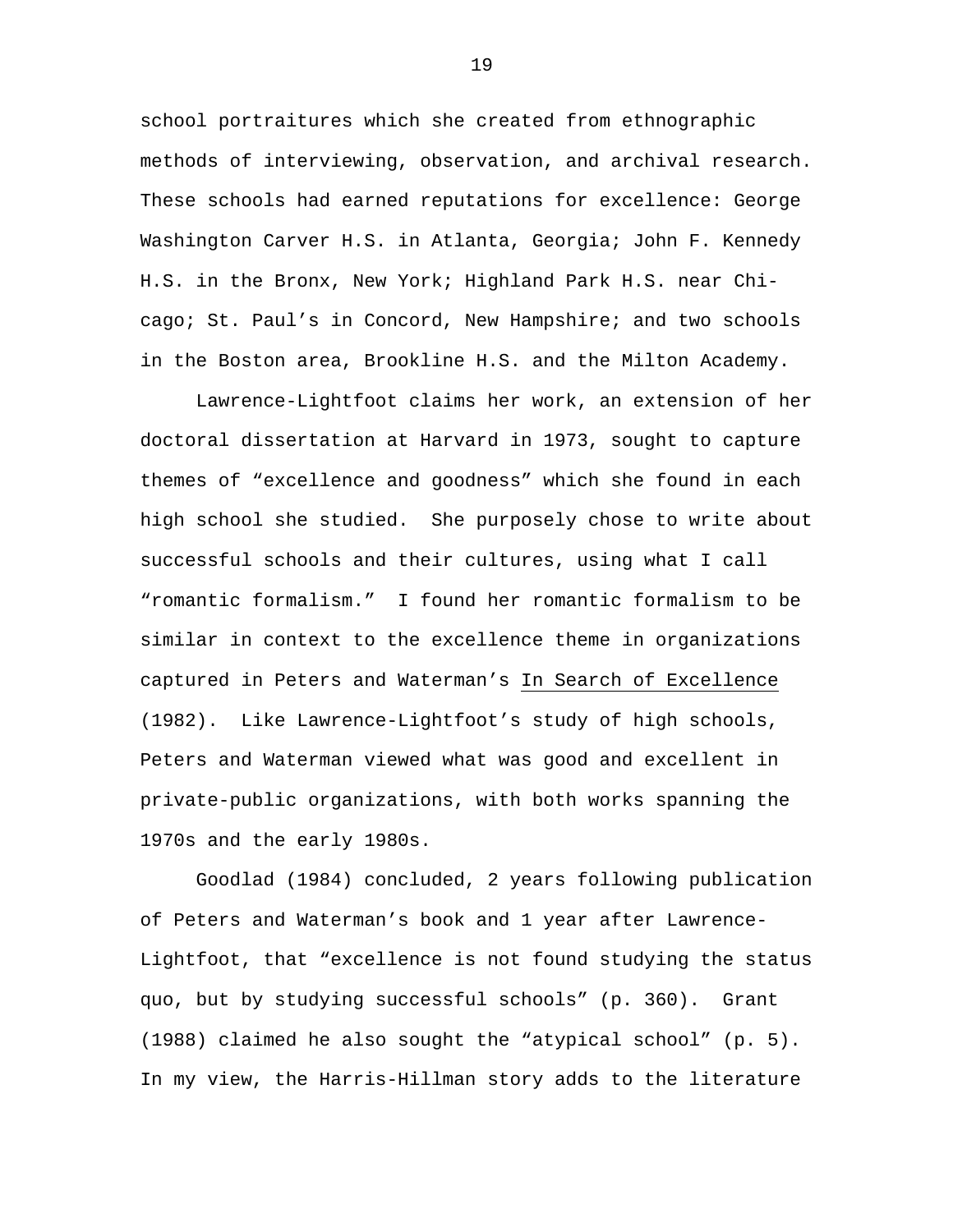on successful schools, but in the context of the special education school, its place in the continuum of services, and as a response to calls for such studies by Fuchs (1994a), Martin (1994) and Taylor (1994).

#### The Inclusion Debate

Meyer and Rowan's (1991) work in institutionalized organizations argued for the 'whole-truth' in studies of organizational survival and Hannan and Freeman (1989) called for a "more fully-developed ecology of environments" in institutional studies of organizations. These works led me to seek past research on both sides of the inclusion debate and to formulate my own views based on what I perceived to be the contemporary relevance of special education schools and also the continuum of services as competing social constructions of schooling in education.

To do this, I chose to respond to what Meyer and Rowan (1991) saw as the problem of "restrictive institutionalism," defined as a need to study schools in "more depth" and to tell the "whole truth" about educational organizations in society (p. 202). Ethnographies, even those exposing the darker side of schooling, while expanding the boundaries of educational organizations and their environments, can be a "debunking exercise," according to Fielding (1993), "when used to shed new light on the darker corners of society" (p.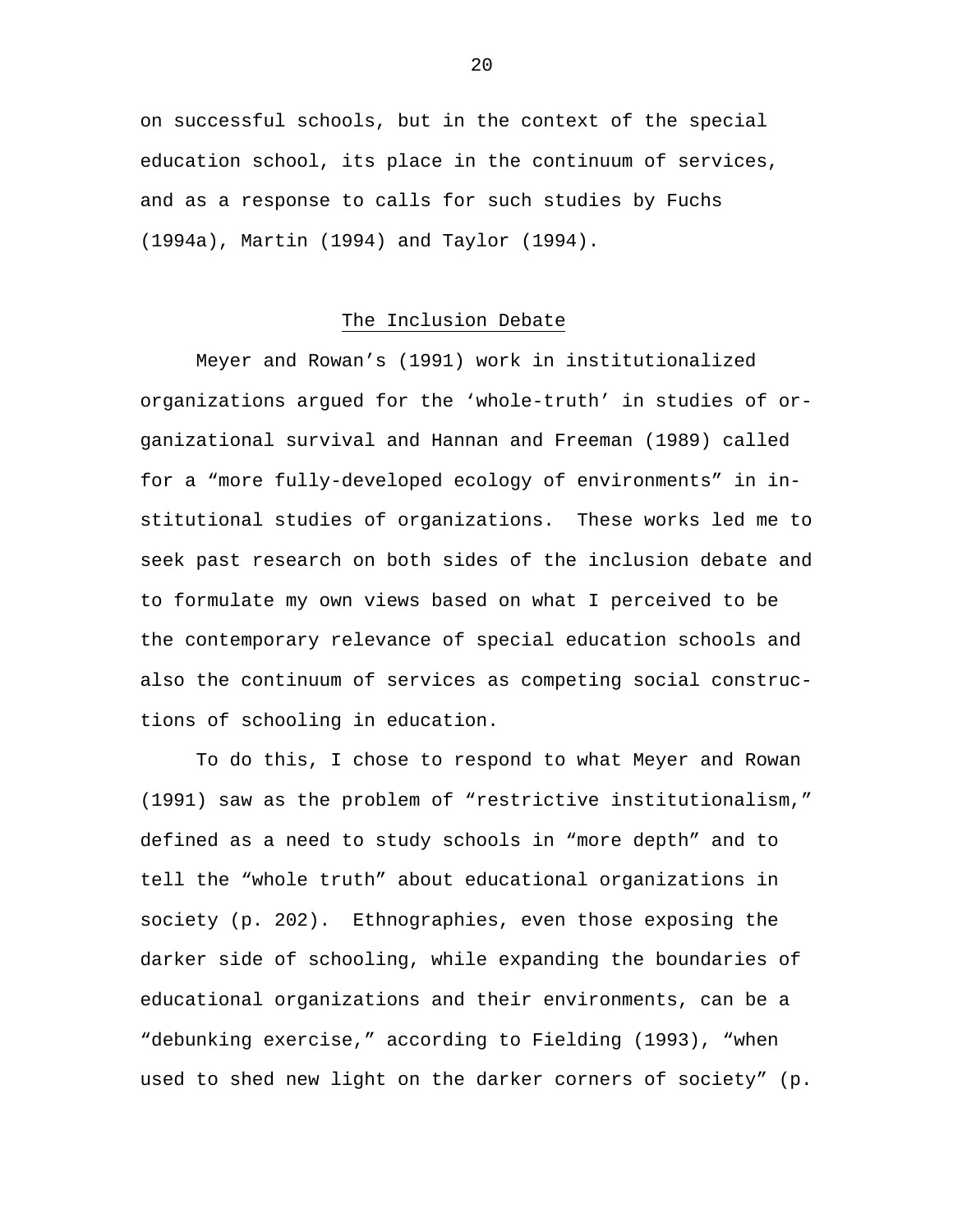156). By considering the negative as well as the positive aspects of the educational environment, I believe we loosen some of the restrictive noose that Meyer and Rowan claimed chokes institutional analysis in educational environments.

Fielding's "debunking exercise" also offers an approach for understanding disability and the cultural context of schools. This is achieved, according to Ingstad and Whyte (1995), through the real life situations of students with disabilities and their family members. To gain insight and loosen the restrictive noose of institutional analysis, I listened to the voices of study participants as they shared their own experiences that ultimately captured the reality of the school.

Past research, concerned with questions of inclusion and segregated special schools, has tended to concentrate on the notions of societal changes as an explanation for why schools like Harris-Hillman may no longer offer contemporary relevance in the 1990s (Skrtic, 1991; Taylor, 1994). A call for increased integration of regular and special students, intensified in the mid-1980s, and grew into the "inclusive schools movement" of the 1990s. Some whose ideas have been most influential are Gartner and Lipsky (1987), Stainback and Stainback (1992), Taylor (1988, 1994), and York (1991).

Haring, McCormick and Haring (1994) defined inclusive education as placing all students with disabilities in regu-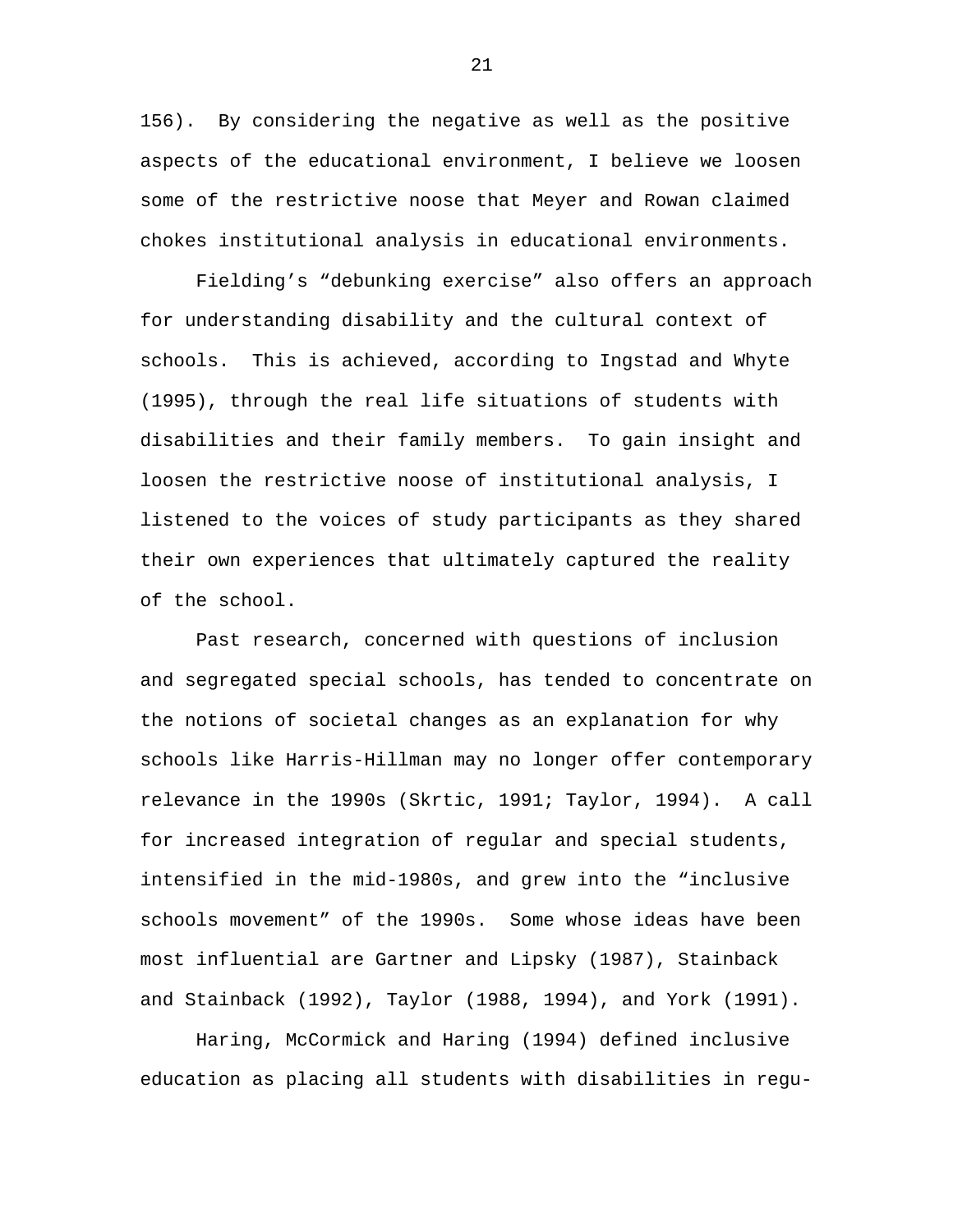lar classrooms in their neighborhood schools, thus, eliminating the need for special education schools like Harris-Hillman. Mainstreaming, or integrated placements, they contend, is significantly different since students with disabilities spend part of the school day in a regular class and part in special classes or resource rooms. Inclusive schools allow students with disabilities to be in their home school with a teacher and an interdisciplinary team. Other authors have claimed that, although the federal law, P.L. 94-142, sought to bring students with disabilities "into the mainstream," the services that support these students are part of a dual system of regular and special education that, absent collaboration and administrative support, perpetuates segregation of students with disabilities from their nondisabled peers (Bateman, 1994; Gerber, 1994).

Hallahan and Kauffman (1994), as part of the inclusion debate, saw "disability" creating a cultural element in school organizations, or a culture of disability. This conception of culture uses the characteristics of the person with disabilities to develop a positive identity between people. Hallahan and Kauffman noted the distinctive cultures of the deaf and the blind, and their use of sign language and Braille devices, respectively, as preferred forms of communication. These environmental elements are shared by persons with similar disabilities, allowing them to re-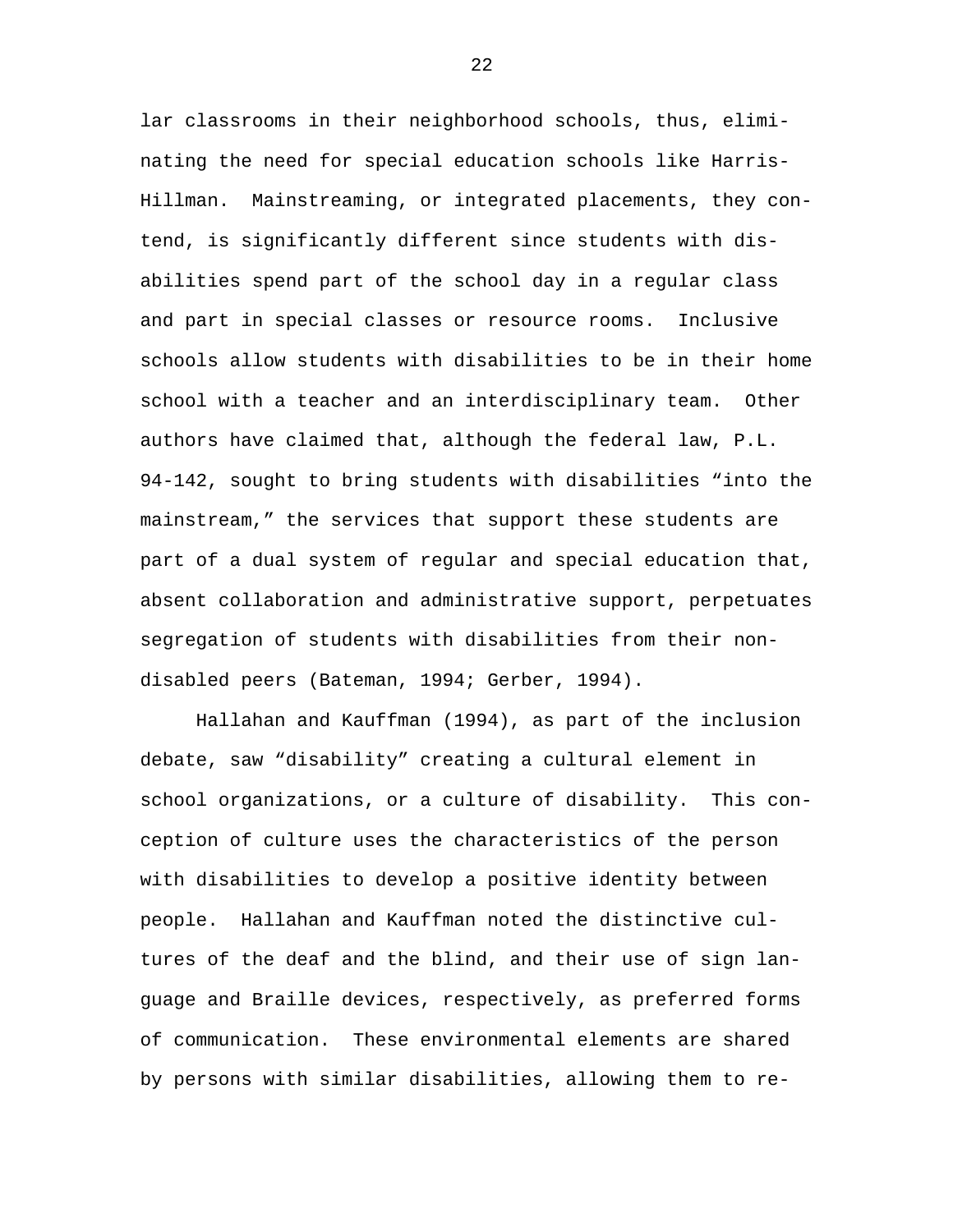late within the family, schools, community, and the larger society. They also serve as cultural elements that allow them to have their own identity.

The distinctive cultures of the deaf and blind are examples (Giroux, 1994; Hallahan & Kauffman, 1994), for understanding how disability has its own cultural identity. Cultural elements must be understood if reform or change is contemplated. School change agents, it is argued, need to be aware of the distinctiveness of disability culture if the inclusive schools movement is to be successful.

Bolman and Deal (1991) offer a segue to the next section as they claimed all organizations, with any history, possess myths, rituals, symbols, and ceremonies, and often have a highly developed sense of mission and a broad base of social support from constituents in the environment. These cultural elements, identified by Bolman and Deal, allow mere organizations to be transformed into distinctive ones, and their organizational sagas provide a strength and an intensity not found in generic case studies.

# The Organizational Saga

My review of the literature on organizational studies attracted me to four organizational sagas: Baldridge's (1971) study of political, cultural, and economic processes affecting New York University in the turbulent 1960s; Clark's (1970a, 1970b) sagas of three private colleges seek-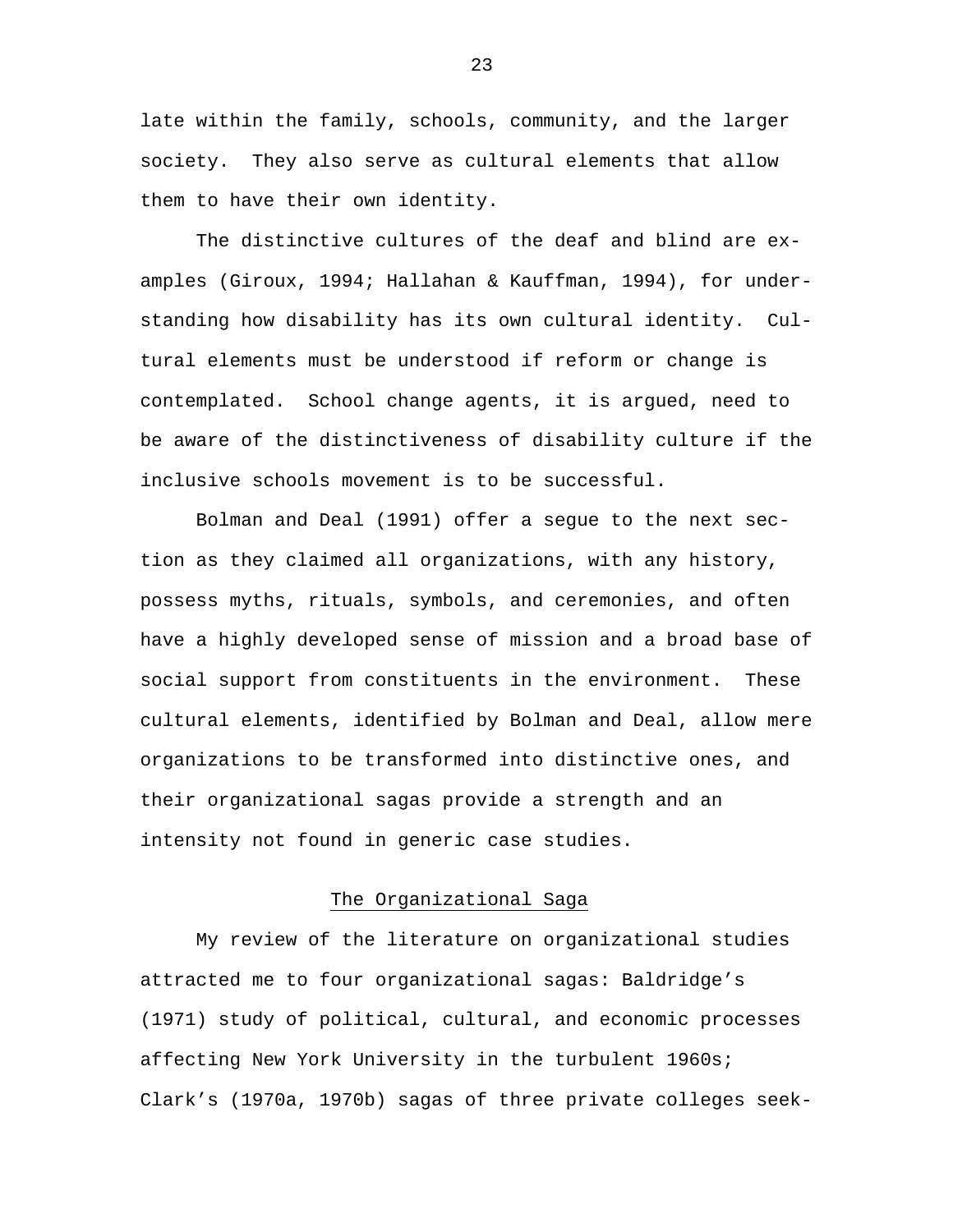ing renewal and legitimacy; Jacob's (1995) story of a school's act of institutional defiance and renewal in east Harlem; and Selznick's (1949) classic study of the Tennessee Valley Authority (TVA). All four organizational sagas provided a framework for using institutional analysis to understand varying forms of ambiguity and uncertainty in organizational environments and the role of culturally-shared beliefs to adapt organizations to their institutional environments.

Skrtic (1991) noted few studies of this type were available in the current organizational literature. Historically, he said, educational research has neglected the organizational context of schooling and special education schools, in particular. My focus on school culture and organizational survival did find, however, a number of studies that provide a nexus between organizational culture and success: Organi-zational Culture and Leadership (Schein, 1986), Deeper Culture: Mucking, Muddling, and Metaphors (Deal, 1986), The Culture of Schools in Leadership: Examining the Elusive (Deal, 1987), The Organizational Culture Perspective (Ott, 1989), Building Community in Schools (Sergiovanni, 1993), and Deal and Peterson's The Principal's Role in Shaping School Culture (1990) and The Leadership Paradox (1994).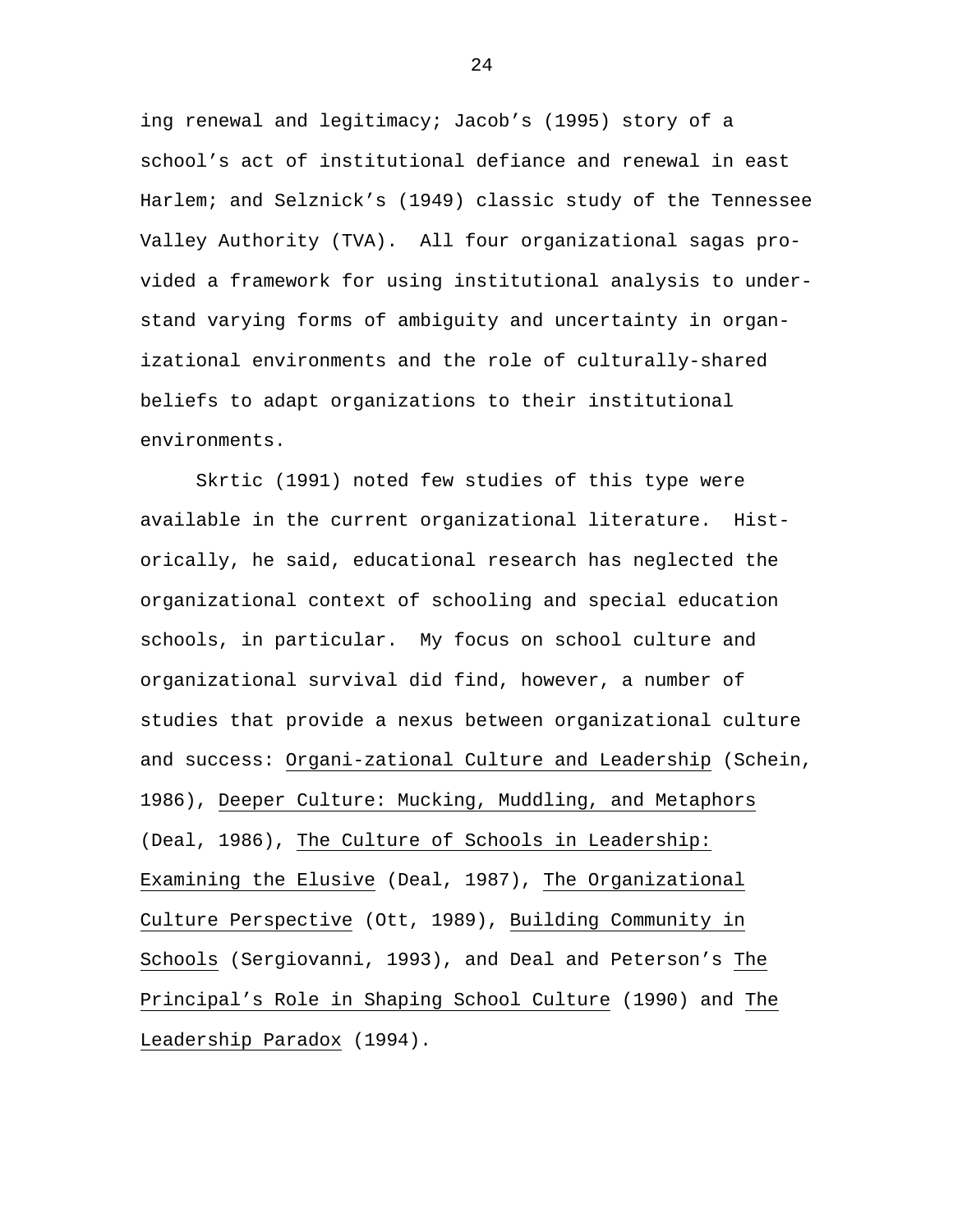Deal and Peterson (1994) made the following observation about how legitimacy, commitment and leadership contribute to the success and survival of school organizations.

Sagas are stories of unique accomplishment, rooted in history, and inspiring to the whole school community. Sagas define the core values of a school to its members and convey to the outside world an intense sense of the [legitimacy] that captures imagination, engenders loyalty [commitment], and secures resources and support [leadership] from outsiders who themselves are seized by the spirit of the place. (P. 35-36)

Sagas provide an understanding of the link between school culture and success-survival in educational organizations. Themes of emotion and empathy also were noted in the sagas, described in the collective tales found in Study Results, and provide evidence of the school's group-held beliefs.

This study considers the role of symbolic leadership as one of the conditions necessary for the success and survival of schools, like Harris-Hillman, and the continuum of services. My research found these conditions existed in studies concerned with multicultural education and with culturallyshared beliefs in school organizations.

Jacob (1995), for example, described an organizational saga in a east Harlem high school. The school defined its own unique learning environment, while defying institutional rules and authority as it rejected a New York City school chancellor's "rainbow curriculum." Jacob gave the school the pseudonym of Heritage High and described how it favored a program mapped from the bottom-up by the students and fac